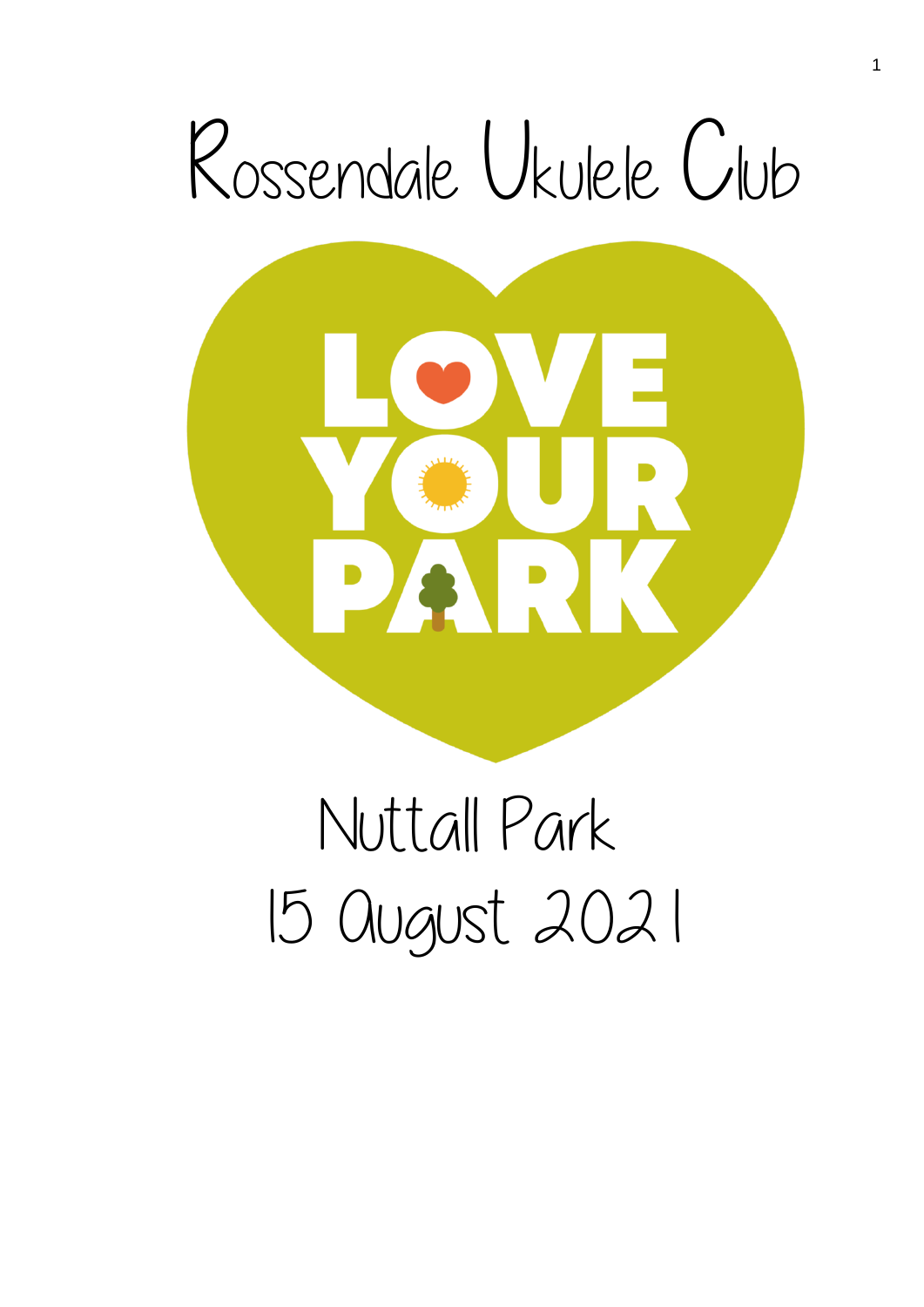| 1  | <b>Bad Moon Rising</b>         | 3  |
|----|--------------------------------|----|
| 2  | <b>Country Roads</b>           | 4  |
| 3  | Dedicated Follower of Fashion  | 5  |
| 4  | Eight Days a Week              | 6  |
| 5  | <b>Folsom Prison Blues</b>     | 7  |
| 6  | Hi Ho Silver Lining            | 8  |
| 7  | I Wanna Be Like You            | 9  |
| 8  | I'm the Urban Spaceman         | 10 |
| 9  | Red Light Spells Danger        | 11 |
| 10 | San Fransisco Bay Blues        | 13 |
| 11 | Spirit in the Sky              | 14 |
| 12 | Sunny Afternoon                | 15 |
| 13 | The Blackpool Belle            | 16 |
| 14 | Walk of Life                   | 17 |
| 15 | Whiskey in the Jar             | 18 |
| 16 | <b>Bring Me Sunshine</b>       | 19 |
| 17 | Dance the Night Away           | 20 |
| 18 | At the Rossendale Ukulele Club | 21 |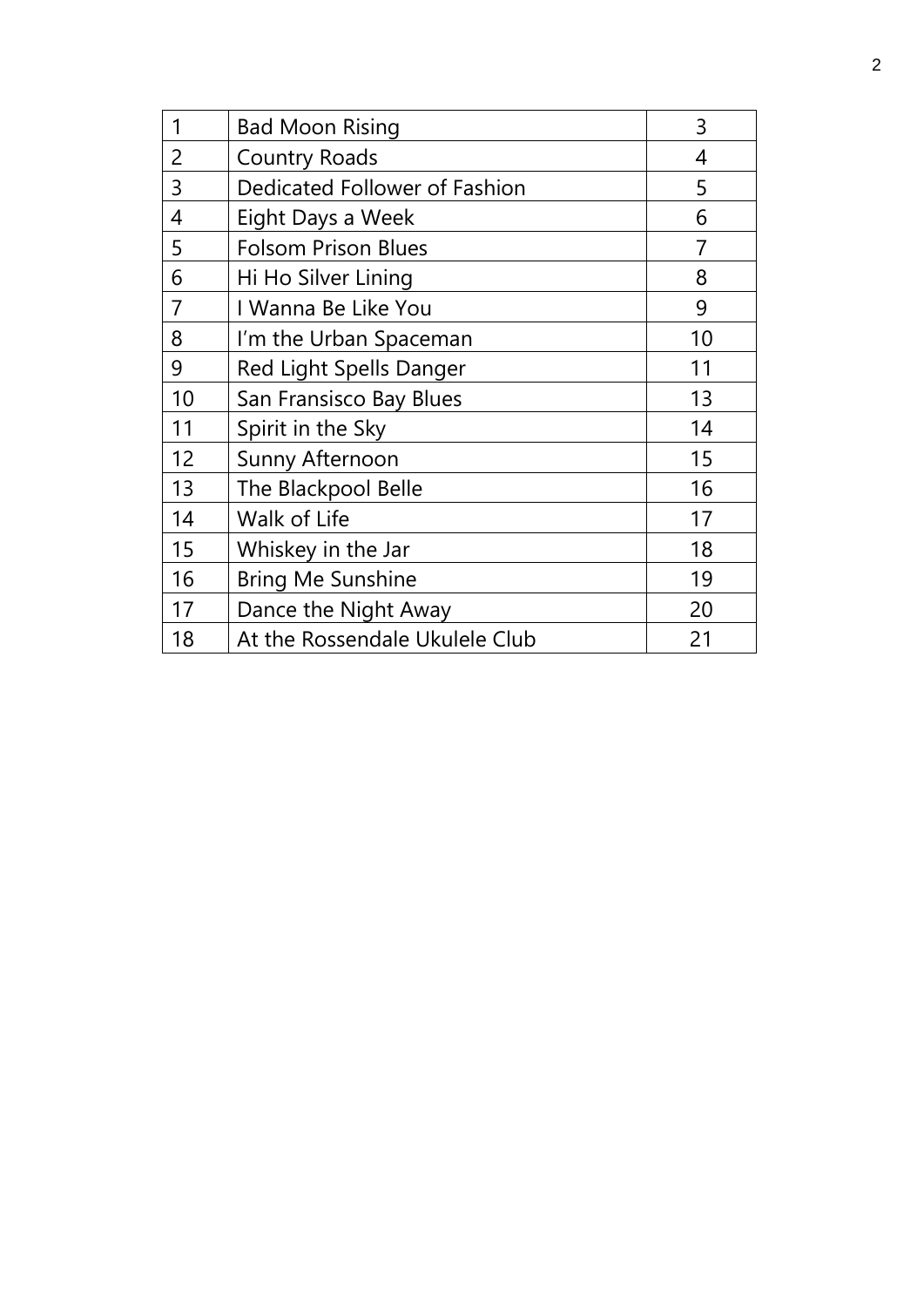## **Bad Moon Rising - Creedence Clearwater Revival (1969) Intro: [G] [D7] [C] [G][G]**

**[G]** I see the **[D7]** bad **[C]** moon a **[G]** rising

**[G]** I see **[D7]** trouble **[C]** onthe **[G]** way

**[G]** I see **[D7]** earth**[C]**quakes and **[G]** lightnin'

**[G]** I see **[D7]**bad **[C]** times to **[G]** day

**[C]** Don't go around tonight well it's **[G]** bound to take your life **[D7]** There's a **[C]** bad moon on the **[G]** rise

**[C]** Don't go around tonight well it's **[G]** bound to take your life

**[D7]** There's a **[C]** bad moon on the **[G]** rise

**[G]** I hear **[D7]** hurri**[C]**canes a **[G]** blowing

**[G]** I know the **[D7]** end is **[C]** coming **[G]** soon

**[G]** I fear **[D7]** rivers **[C]** over **[G]**flowing

**[G]** I hear the **[D7]** voice of **[C]** rage and **[G]** ruin

**[C]** Don't go around tonight well it's **[G]** bound to take your life **[D7]** There's a **[C]** bad moon on the **[G]** rise **[G] [C]** Don't go around tonight well it's **[G]** bound to take your life **[D7]** There's a **[C]** bad moon on the **[G]** rise

**[G]** Hope you **[D7]** got your **[C]** things to**[G]**gether

**[G]** Hope you are **[D7]** quite pre**[C]**pared to **[G]**die

**[G]** Looks like we're **[D7]** in for**[C]** nasty **[G]** weather

**[G]** One eye is **[D7]** taken **[C]** for an **[G]** eye

**[C]** Don't go around tonight well it's **[G]** bound to take your life **[D7]** There's a **[C]** bad moon on the **[G]** rise **[G] [C]** Don't go around tonight well it's **[G]** bound to take your life **[D7]** There's a **[C]** bad moon on the **[G]** rise **[G↓↓]**





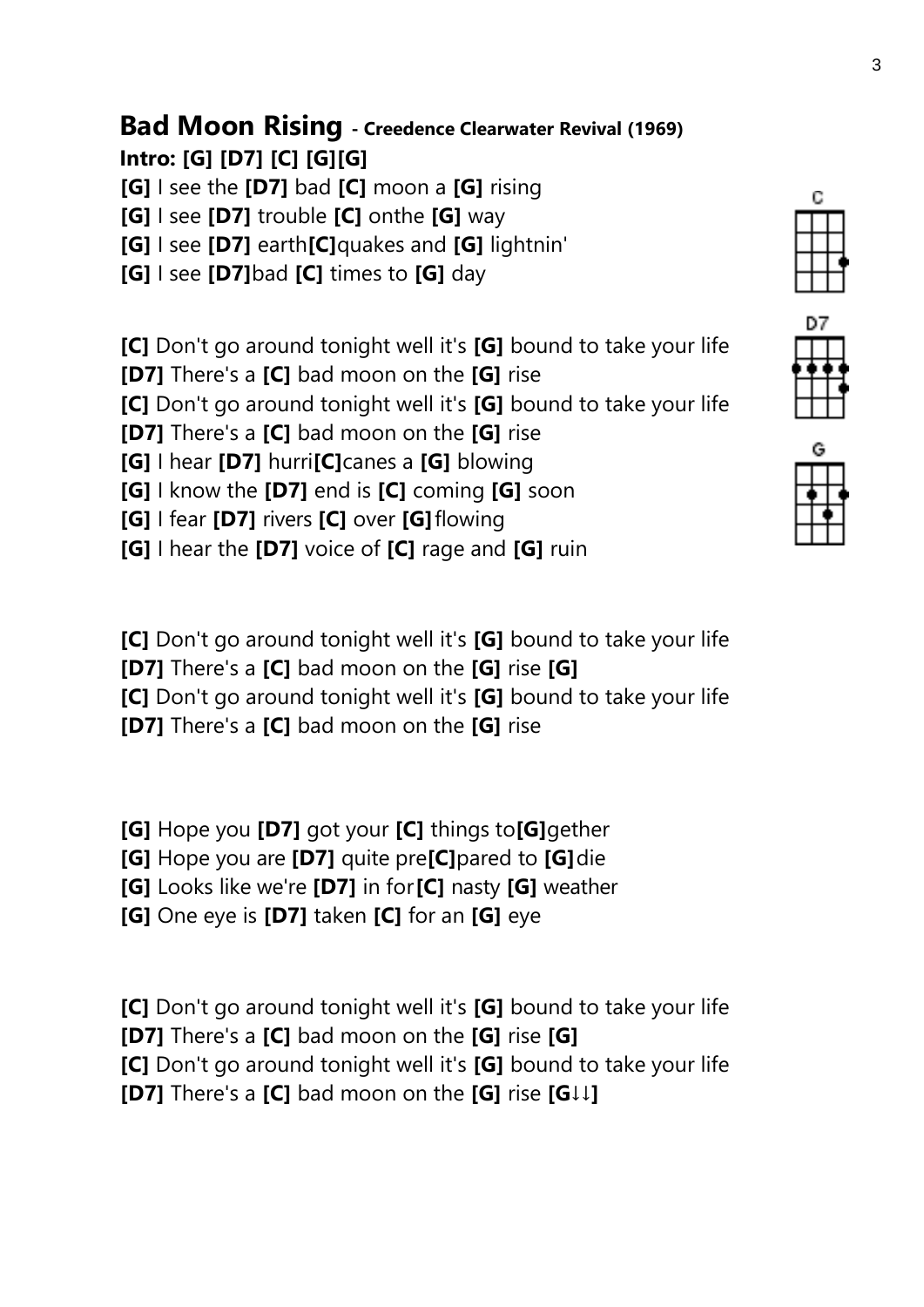## **Country Roads – John Denver (1971)**



## **Intro: [G] [G] [G] [G]**

**[G]** Almost heaven **[Em]** West Virginia

**[D]** Blue Ridge mountains **[C]** Shenandoah **[G]** River

**[G]** Life is old there **[Em]** older than the trees

**[D]** Younger than the mountains **[C]** growing like a **[G]** breeze

Country **[G]** roads take me **[D]** home to the **[Em]** place I be**[C]**long West Vir**[G]**ginia mountain **[D]** momma Take me **[C]** home country **[G]** roads

**[G]** All my memories **[Em]** gather round her **[D]** miner's lady

**[C]** Stranger to blue **[G]** water

**[G]** Dark and dusty **[Em]** painted on the sky

**[D]** Misty taste of moonshine **[C]** tear drop in my **[G]** eye

Country **[G]** roads take me **[D]** home to the **[Em]** place I be**[C]**long West Vir**[G]**ginia mountain **[D]** momma Take me **[C]** home country **[G]** roads

**[Em]** I hear her **[D]** voice In the **[G]** mornin' hours she **[G7]** calls me The **[C]** radio re**[G]**minds me of my **[D]** home far away And **[Em]** drivin' down the **[F]** road I get the **[C]** feelin' That I **[G]** should have been home **[D]** yesterday yester**[D7]**day**[D7↓]**

Country **[G]** roads take me **[D]** home to the **[Em]** place I be**[C]**long West Vir**[G]**ginia mountain **[D]** momma Take me **[C]** home country **[G]** roads

Country **[G]** roads take me **[D]** home to the **[Em]** place I be**[C]**long West Vir**[G]**ginia mountain **[D]** momma Take me **[C]** home country **[G]** roads Take me **[C]** home down country **[G]** roads Take me **[D]** home down country **[G]** roads **[G↓↓]**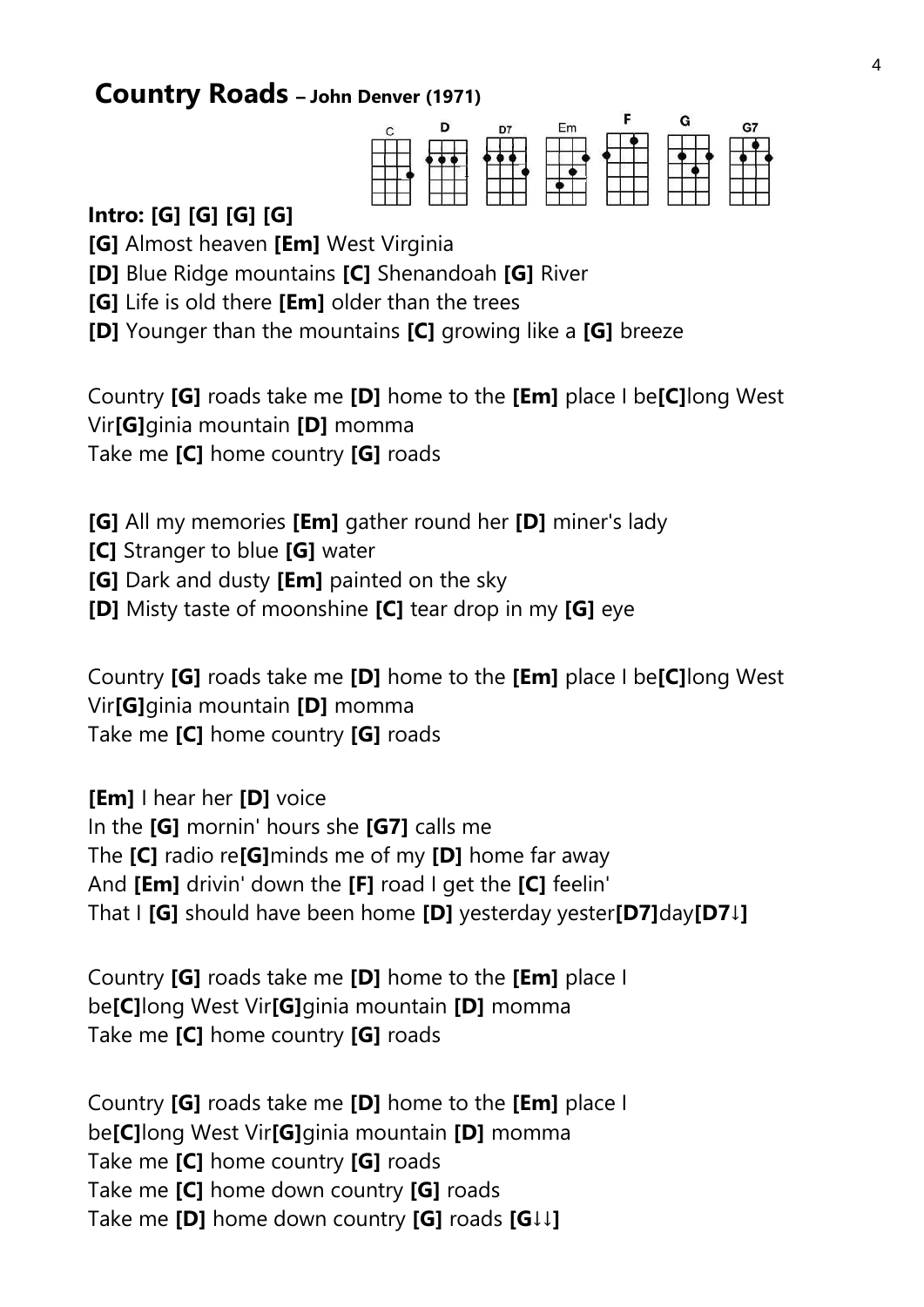

Α7



5

# **Dedicated Follower of Fashion – the Kinks (1966)**

**Intro: [C↓] [C↓] [Csus4↓] [Csus4↓] [C↓] [C↓] [Csus4↓] [Csus4↓] [C↓]** 

**[**NC**]** They seek him **[G]** here they seek him **[C]** there His clothes are **[G]** loud… but never **[C]** square **[F]** It will make or break him so he's **[C]** got to buy the **[A7]** best Cos he's a **[D]** dedicated **[G7]** follower of **[C]** fashion **[Csus4][C]**

**[C]** And when he **[G]** does… his little **[C]** rounds Round the bou**[G]**tiques… of London **[C]** town **[F]** Eagerly pursuing all the **[C]** latest fancy **[A7]** trends Cos he's a **[D]** dedicated **[G7]** follower of **[C]** fashion **[Csus4][C]**

Oh yes he **[G]** is (oh yes he is)… oh yes he **[C]** is (oh yes he is) He **[F]** thinks he is a flower to be **[C]** looked at **[Csus4][C]** And **[F]** when he pulls his frilly nylon **[C]** panties right up **[A7]**  tight He feels a **[D]** dedicated **[G7]** follower of **[C]** fashion

Oh yes he **[G]** is (oh yes he is)… oh yes he **[C]** is (oh yes he is) There's **[F]** one thing that he loves and that is **[C]** flattery **[Csus4][C] [F]** One week he's in polka dots the **[C]** next week he's in **[A7]** stripes Cos he's a **[D]** dedicated **[G7]** follower of **[C]** fashion **[Csus4][C]**

**[C]** They seek him **[G]** here… they seek him **[C]** there In Regent's **[G]** Street… and Leicester **[C]** Square **[F]** Everywhere the Carnabetian **[C]** army marches **[A7]** on Each one a **[D]** dedicated **[G7]** follower of **[C]** fashion Oh yes he **[G]** is (oh yes he is)… oh yes he **[C]** is (oh yes he is)

His **[F]** world is built round discotheques and **[C]** parties **[Csus4][C]**  This **[F]** pleasure seeking individual **[C]** always looks his **[A7]** best Cos he's a **[D]** dedicated **[G7]** follower of **[C]** fashion **[Csus4][C]** Oh yes he **[G]** is (oh yes he is)… oh yes he **[C]** is (oh yes he is)

He **[F]** flits from shop to shop just like a **[C]** butterfly **[Csus4][C]** In **[F]** matters of the cloth he is as **[C]** fickle as can **[A7]** be Cos he's a **[D]** dedicated **[G7]** follower of **[C]** fashion **[A]**  He's a **[D]** dedicated **[G7]** follower of **[C]** fashion **[A]** He's a **[D]** dedicated **[G]** follower of **[C]** fashion

**Outro [C↓] [C↓] [Csus4↓] [Csus4↓] [C↓]**







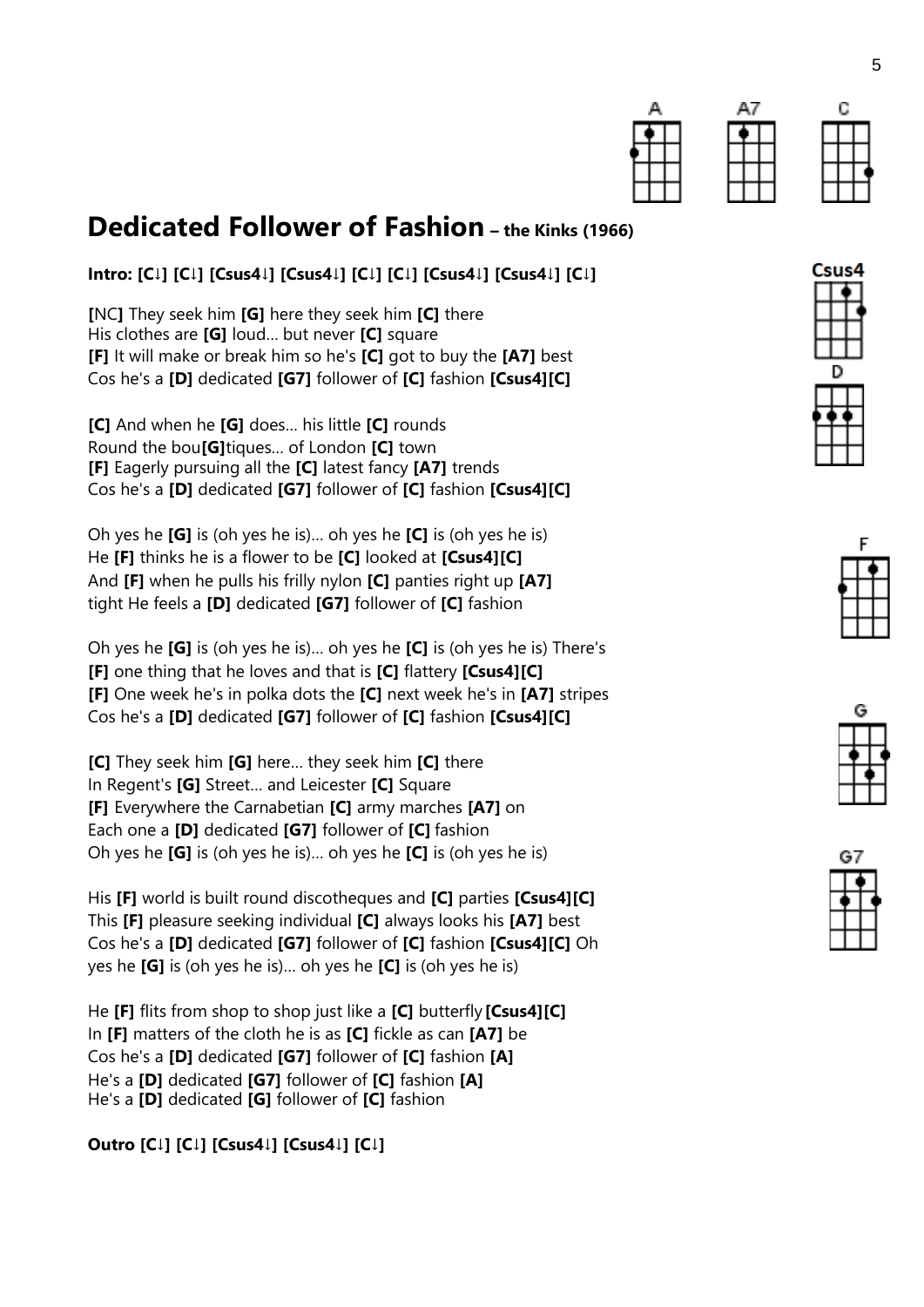# **Eight Days a Week**







*Longer first strum of each chord in intro* **Intro: [C↓↓↓↓!] [D7↓↓↓↓] [C↓↓↓↓!] [C↓↓↓↓]** (second and fourth strokes can beup)

F

**[C]** Ooh I need your **[D7]** love babe **[F]** I guess you know it's **[C]** true **[C]** Hope you need my **[D7]** love babe **[F]** just like I need **[C]** you **[Am]** Hold me **[F]** love me **[Am]** hold me **[D7]** love me **[C]** Ain't got nothing but **[D7]** love babe **[F]** eight days a **[C]** week

**[C]** Love you every **[D7]** day girl **[F]** always on my **[C]** mind **[C]** One thing I can **[D7]** say girl **[F]** I love you all the **[C]** time **[Am]** Hold me **[F]** love me **[Am]** hold me **[D7]** love me **[C]** Ain't got nothing but **[D7]** love babe

**[F]** eight days a **[C]** week

**[G]** Eight days a week I **[Am↓]** loveyou **[D7]** Eight days a week is **[F]** not enough to **[G7]** show I care

**[C]** Ooh I need your **[D7]** love babe **[F]** I guess you know it's **[C]** true **[C]** Hope you need my **[D7]** love babe **[F]** just like I need **[C]** you **[Am]** Hold me **[F]** love me **[Am]** hold me **[D7]** love me **[C]** Ain't got nothing but **[D7]** love babe **[F]** eight days a **[C]** week

**[G]** Eight days a week I **[Am↓]** loveyou **[D7]** Eight days a week is **[F]** not enough to **[G7]** show I care

**[C]** Love you every **[D7]** day girl **[F]** always on my **[C]** mind **[C]** One thing I can **[D7]** say girl **[F]** I love you all the **[C]** time **[Am]** Hold me **[F]** love me **[Am]** hold me **[D7]** love me **[C]** Ain't got nothing but **[D7]** love babe **[F]** eight days a **[C]** we-ek **[F]** eight days a **[C]** we-ek **[F]** eight days a **[C]** we-ek **[C↓↓↓↓] [D7↓↓↓↓] [F↓↓↓↓] [C↓]**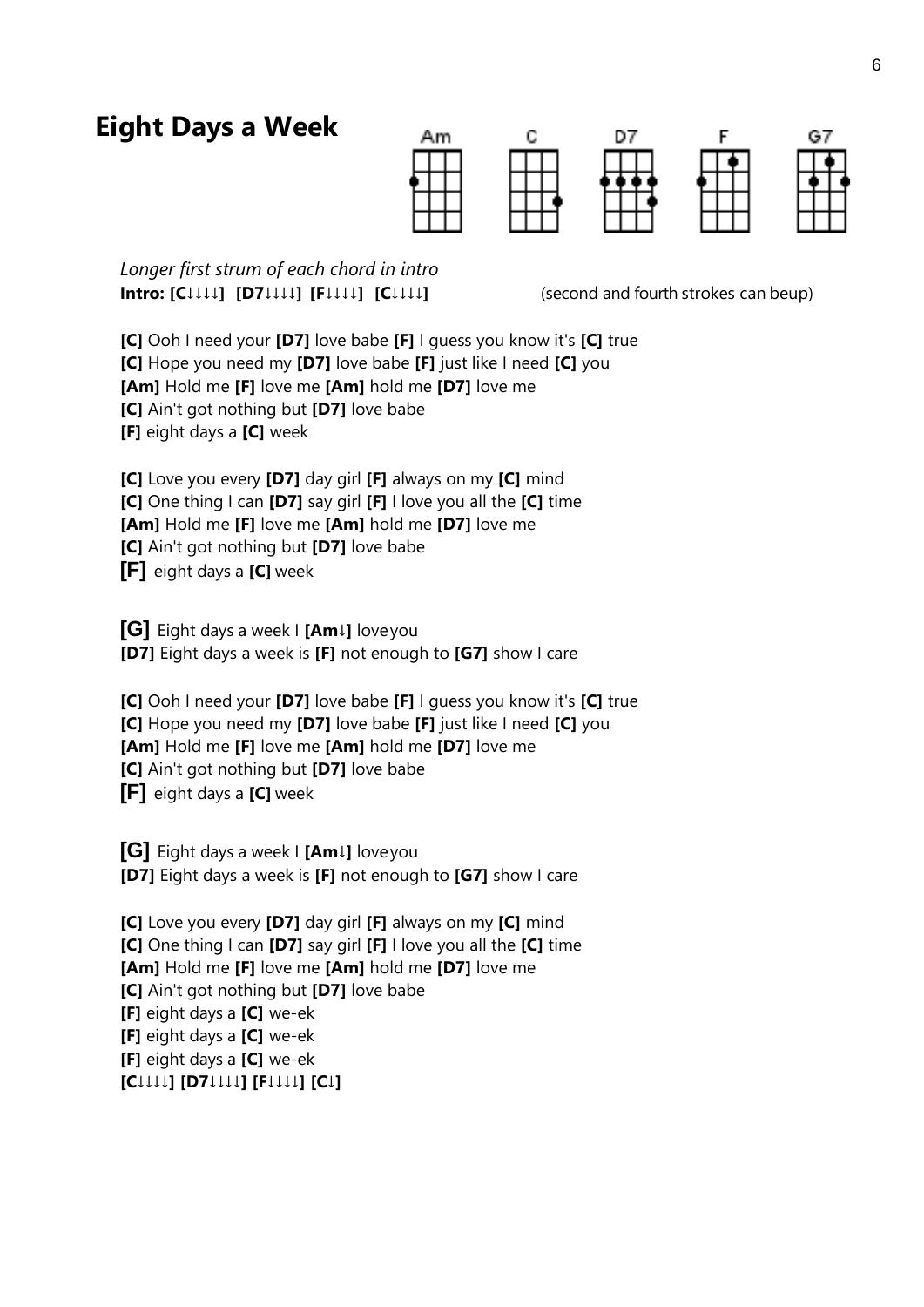# **Folsom Prison Blues - Johnny Cash (1955)**

| C | D7 | G | G 7 |
|---|----|---|-----|
|   |    |   |     |
|   |    |   |     |
|   |    |   |     |
|   |    |   |     |

# **[G] [G] [G] [G]**

I **[G]** hear the train a comin' … It's rolling round the bend And I ain't seen the sunshine since … **[G7]** I don't know when I'm **[C]** stuck in Folsom prison … and time keeps draggin' **[G]** on But that **[D7]** train keeps a rollin' … on down to SanAn**[G]**tone

When **[G]** I was just a baby my … mama told me son (**son!**) Always be a good boy … Don't **[G7]** ever play with guns But I **[C]** shot a man in Reno … just to watch him **[G]** die When I **[D7]** hear that whistle blowin' … I hang my head and **[G]** cry

# **Instrumental Verse** (Kazoo)

I **[G]** bet there's rich folks eating … in a fancy dining car They're probably drinkin' coffee … and **[G7]** smoking big cigars Well I **[C]** know I had it coming … I know I can't be **[G]**free But those **[D7]** people keep a-movin' … and that's what tortures **[G]** me

Well if they'd **[G]** free me from this prison, If that railroad train was mine I bet I'd move it on a little … **[G7]** farther down the line **[C]** Far from Folsom prison … That's where I want to **[G]** stay And I'd **[D7]** let that lonesome whistle … Blow my blues a**[G]**way

**[G] [G] [D↓] [G↓]**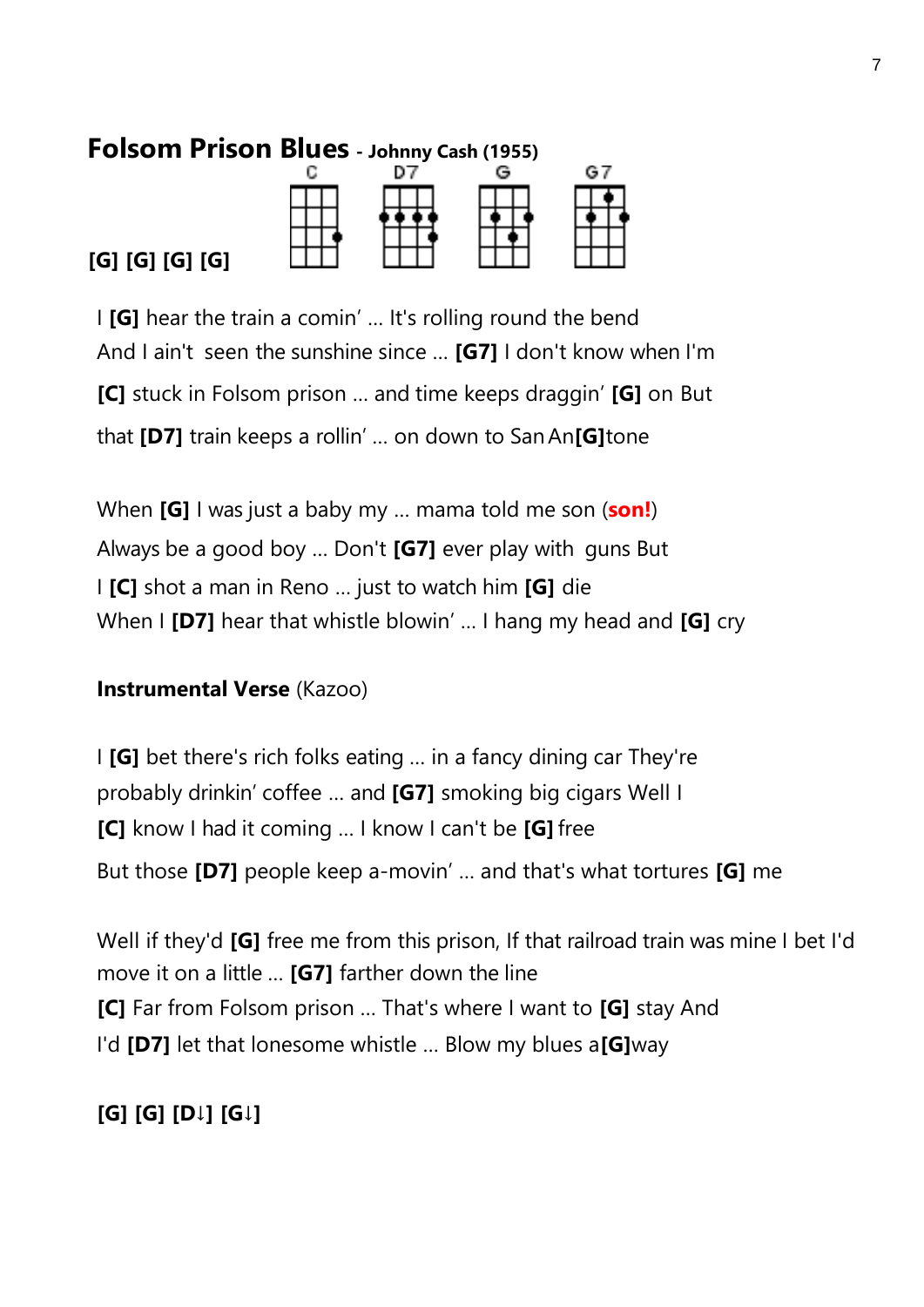# **Hi Ho Silver Lining - Jeff Beck (1968)**



# Strumming: D only on verses D & U on choruses I**ntro 8 beats [C5↓] [C5↓] [C5↓] [C5↓] [C5↓] [C5↓] [C5↓] [C5↓]**

You're **[C5]** everywhere and nowhere, **[C]** baby, **[F]** that's where you're at, **[Bb]** Going down a bumpy **[F]** hillside, **[C]** In your hippy **[G7]** hat, **[C]** Flying across the country **[F]** and getting fat, **[Bb]** Saying everything is **[F]** groovy **[C]** When your tyres are **[G7]** flat

# **Chorus:**

And it's **[C]** hi - ho **[C7]** silver lining **[F]** Anywhere you **[G7]** go now **[F]** ba**[G7]**by **[C]** I see your **[C7]** sun is shining **[F]** But I won't make a **[G7↓]** fuss **[F↓]** Though **its [C]** obvious **[C]**

**[C]** Flies are in your pea soup baby, **[F]** They're waving at me **[Bb]** Anything you want is **[F]** yours now, **[C]** Only nothing is for **[G7]** free. **[C]** Lies are gonna get you some day, **[F]** Just wait and see So **[Bb]** open up your beach um-**[F]**brella **[C]** While you are watching **[G7]** TV

# **Chorus:**

## **Kazoo verse**

**[C]** Flies are in your pea soup baby, **[F]** They're waving at me **[Bb]** Anything you want is **[F]** yours now, **[C]** Only nothing is for **[G7]** free. **[C]** Lies are gonna get you some day, **[F]** Just wait and see So **[Bb]** open up your beach um-**[F]**brella **[C]** While you are watching **[G7]** TV

# **Chorus:**

And it's **[C]** hi - ho **[C7]** silver lining **[F]** Anywhere you **[G7]** go now **[F]** ba**[G7]**by **[C]** I see your **[C7]** sun is shining **[F]** But I won't make a **[G7↓]** fuss **[F↓]** Though **its [C]** obvious **[C]**

**Chorus x 2** then finish on **[Cmaj7↓]**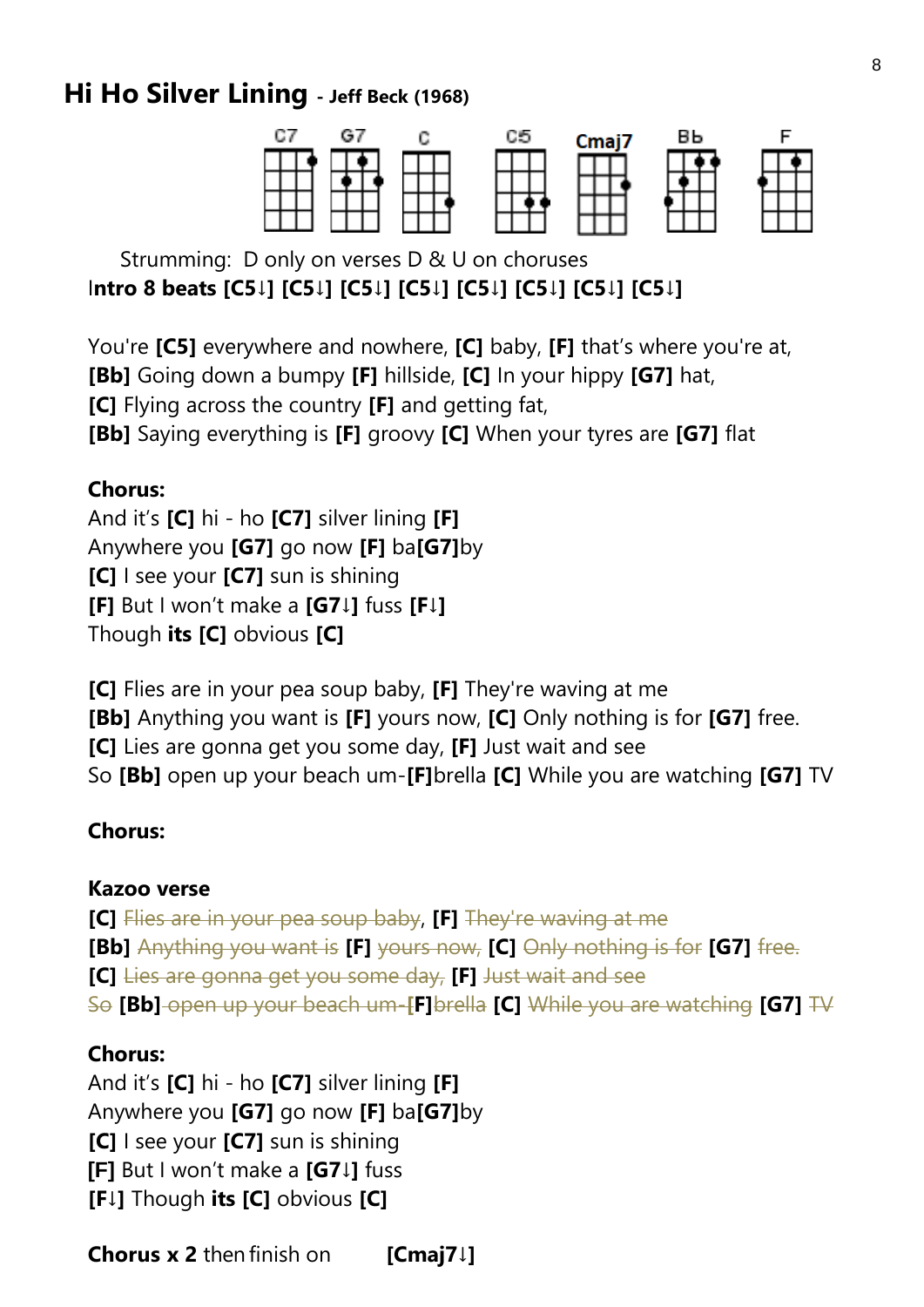## **I Wanna Be Like You - The Jungle Book (1967)**



**[Am]** I'm the king of the swingers Oh, the jungle V.I. **[E7]** P, I've reached the top and had to stop And that's what botherin' **[Am]** me. I wanna be a man, mancub, And stroll right into **[E7]** town And be just like the other men I'm tired of monkeyin' **[Am]** around!

**Chorus [G7]** Oh, **[C]** oo-bee-doo I wanna be like **[A7]** you I wanna **[D7]** walk like you, **[G7]** Talk like you **[C]** too. **[G7]** You'll see it's **[C]** true An ape like **[A7]** me Can **[D7]** learn to be **[G7]** human **[C]** too.

Now **[Am]** don't try to kid me, mancub I made a deal with **[E7]** you What I desire is man's red fire To make my dream come **[Am]** true. Give me the secret, mancub, Clue me what to **[E7]** do Give me the power of man's red flower So I can be like **[Am] you.**

#### **Chorus**

**I [Am]** like your mannerisms, we'll be a set of **[E7]** twins No one will know where man-cub ends and orangutan **[Am]** begins And when I eat bananas, I won't peel them with my **[E7]** feet 'Cause I'll become a man-cub and learn some etti**[Am]**keet.

#### **Kazoo plays Chorus**

**Chorus** (Finish on the **[C**] )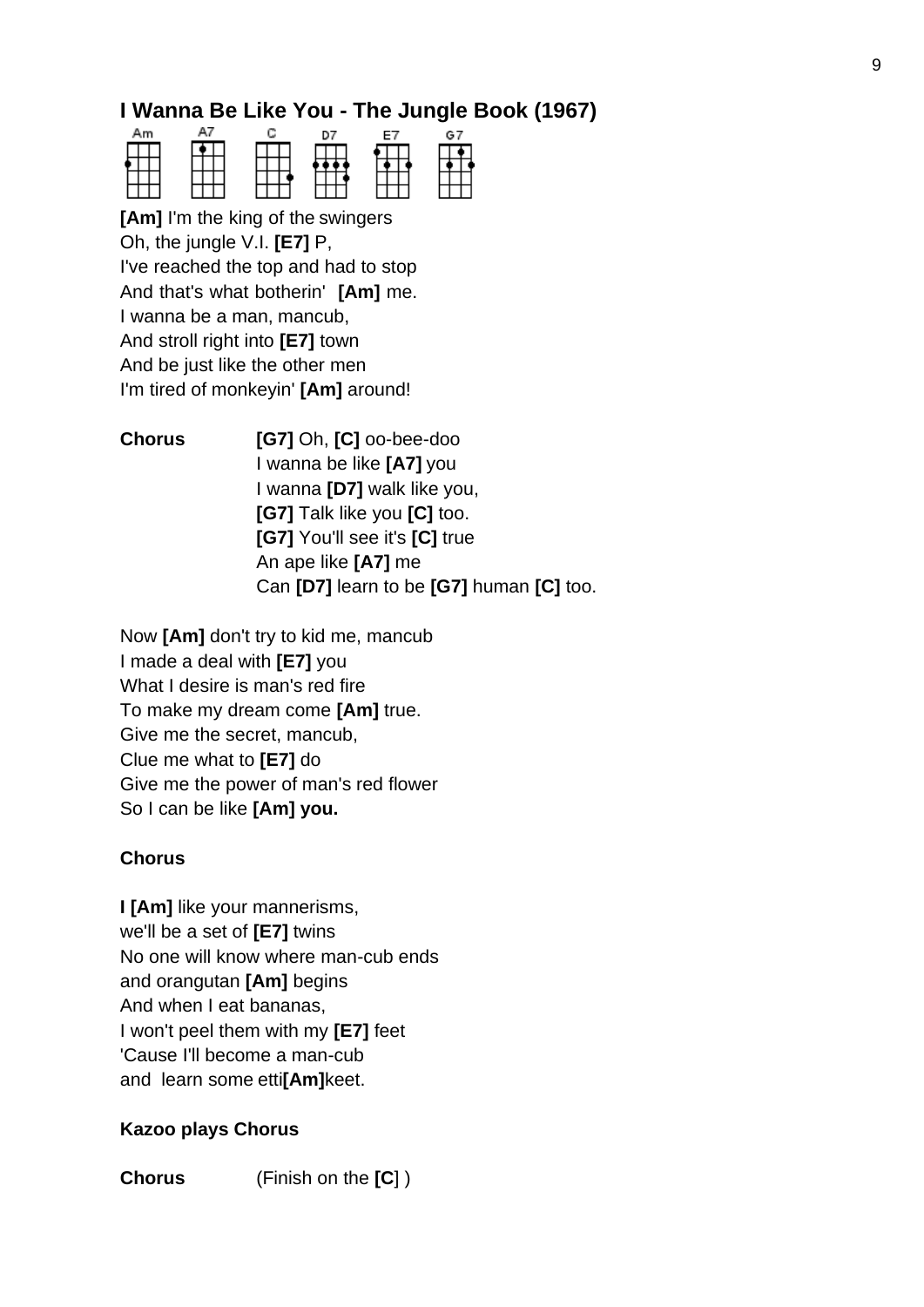# **I'm the Urban Spaceman - Bonzo Dog Doo Dah Band (1968) Kazoo Intro:**

**[G]** I'm the urban spaceman, baby, **[A]** I've gotspeed **[C]** I've got **[D]** everything I **[G]** need.

**[G]** I'm the urban spaceman, baby, **[A]** I've gotspeed **[C]** I've got **[D]** everything I **[G]** need. **[G]** I'm the urban spaceman, baby, **[A]** I can fly, I'm a **[C]** super- **[D]** sonic **[G]** guy

I **[Em]** don't need pleasure, I **[C]** don't feel **[G]** pain, **[C]** if you were to **[G]** knock me down, I'd **[A]** just get up **[D]** again **[G]** I'm the urban spaceman, baby, **[A]** I'm making out, **[C]** I'm **[D]** all **[G]** about

## **Repeat intro:** - (Kazoo)

**[G]** I'm the urban spaceman, baby, **[A]** I've gotspeed **[C]** I've got **[D]** everything I **[G]** need.

I **[Em]** wake up every morning with a **[C]** smile upon my **[G]** face **[C]** My natural **[G]** exuberance spills **[A]** out all over the **[D]** place

## **Repeat intro:** - (Kazoo)

**[G]** I'm the urban spaceman, baby, **[A]** I've gotspeed **[C]** I've got **[D]** everything I **[G]** need.

**[G]** I'm the urban spaceman, I'm **[A]** intelligent and clean, **[C]** Know **[D]** what I **[G]** mean

**[G]** I'm the urban spaceman, as a **[A]** lover second to none, **[C]** it's a **[D]** lot of **[G]** fun

I **[Em]** never let my friends down, **[C]** I've never made a **[G]** boob **[C]** I'm a glossy **[G]** magazine, an **[A]** advert on the **[D]** tube **[G]** I'm the urban spaceman, baby, **[A]** here comes the twist **[C]** I **[D]** don't **[G]** exist.

## **Repeat intro:** - (Kazoo)

**[G]** I'm the urban spaceman, baby, **[A]** I've gotspeed **[C]** I've got **[D]** everything I **[G]** need.**[G↓↓]**





| ı | ٦ |  |
|---|---|--|
|   |   |  |
|   |   |  |
|   |   |  |
|   |   |  |

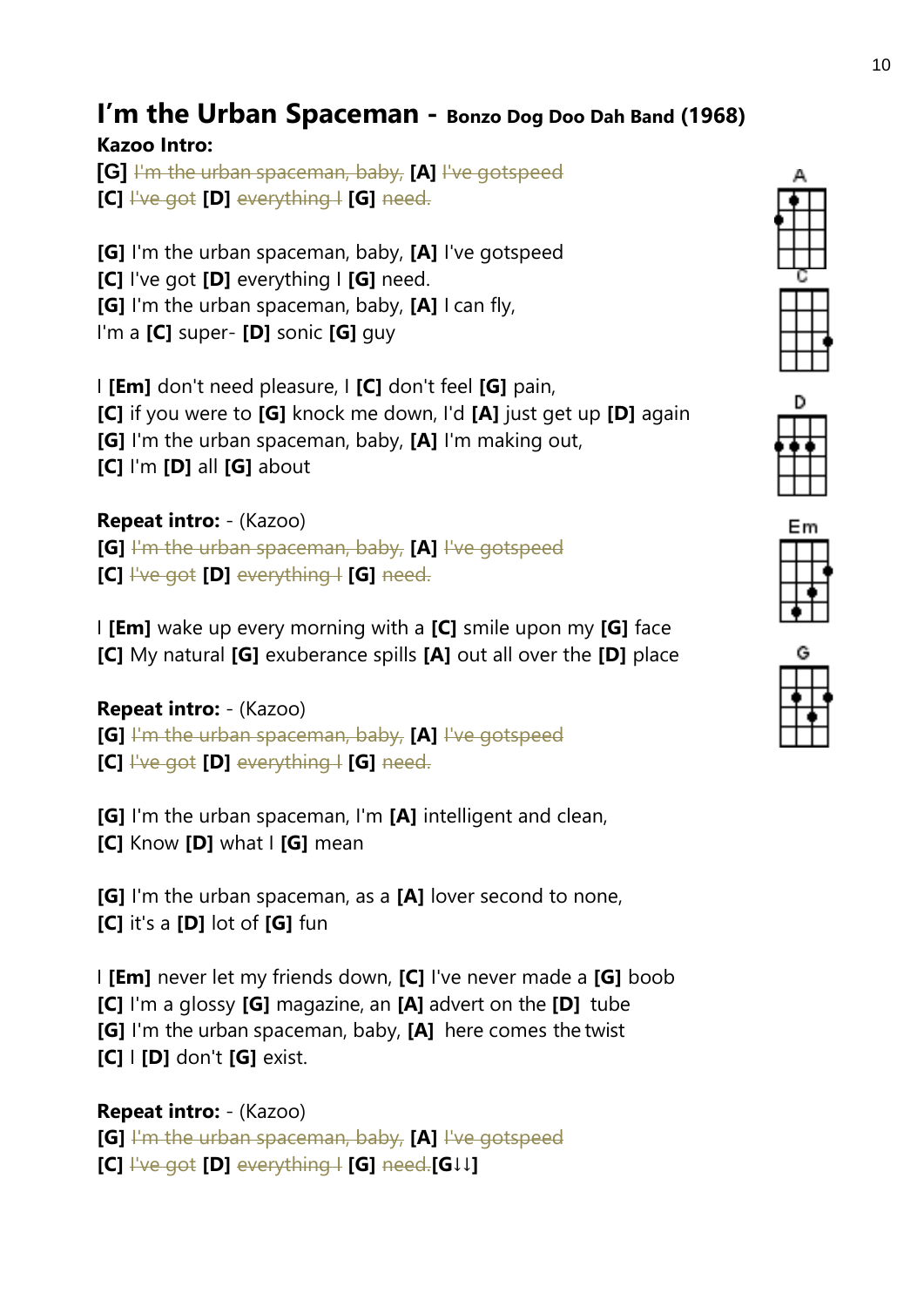# **Red Light Spells Danger - Billy Ocean (1980)**

#### **Backing**

Repeat Verse 1 over Verses 2 and 3 and sing 'ahh' over each line in Verse 4. Do the same over the Verses in the second part of the song. (Right side)



## **Intro: [Am] [F] [C] [G]**

#### **Verse 1**

**[Am]** Red Light, Spells **[F]** danger Can't **[C]** hold out, much **[G]** longer **[Am]** 'Cause red light means **[F]** warning Can't **[C]** hold out, I'm **[G]** burning *(No,no,no)*

#### **Verse 2**

**[Am]** You took my heart and turned me on

**[F]** And now the danger sign is on

**[C]** I never thought the day would come

**[G]** When I would feel alone without you

#### **Verse 3**

**[Am]** And now I'm like a child again

**[F]** Calling out his mama's name

**[C]** You got me on a ball and chain

**[G]** Doin' things that I don't want to

#### **Verse 4**

**[F]** Can't stop running to ya,

- **[G]** Feel the love coming throughya,
- **[F]** Girl with you beside me
- **[G]** Hold on, heaven guideme...

**[C]** Red light *(til the red light)* Spells **[F]** danger *(oh a danger warning)* Can't **[C]** hold out *(can't hold out)*

Much **[G]** longer *(no no baby)*

**[C]** 'Cause red light*(feel the red light)* Means **[F]** warning *(oh it's a danger warning)*

Can't **[C]** hold out *(no no now*)

I'm **[G]** burning *(woah-oh oh oh)*

## **[Am] [F] [C] [G]**

#### **Verse 1**

**[Am]** Red Light, Spells **[F]** danger, Can't **[C]** hold out, much **[G]** longer **[Am]** 'Cause red light means **[F]** warning, Can't **[C]** hold out, I'm **[G]** burning

## **Verse 2**

**[Am]** I had my fun and played around, **[F]** Without a love to tie me down, **[C]** I always used to kiss and run,

**[G]** I never wanted love to catch me. (continued)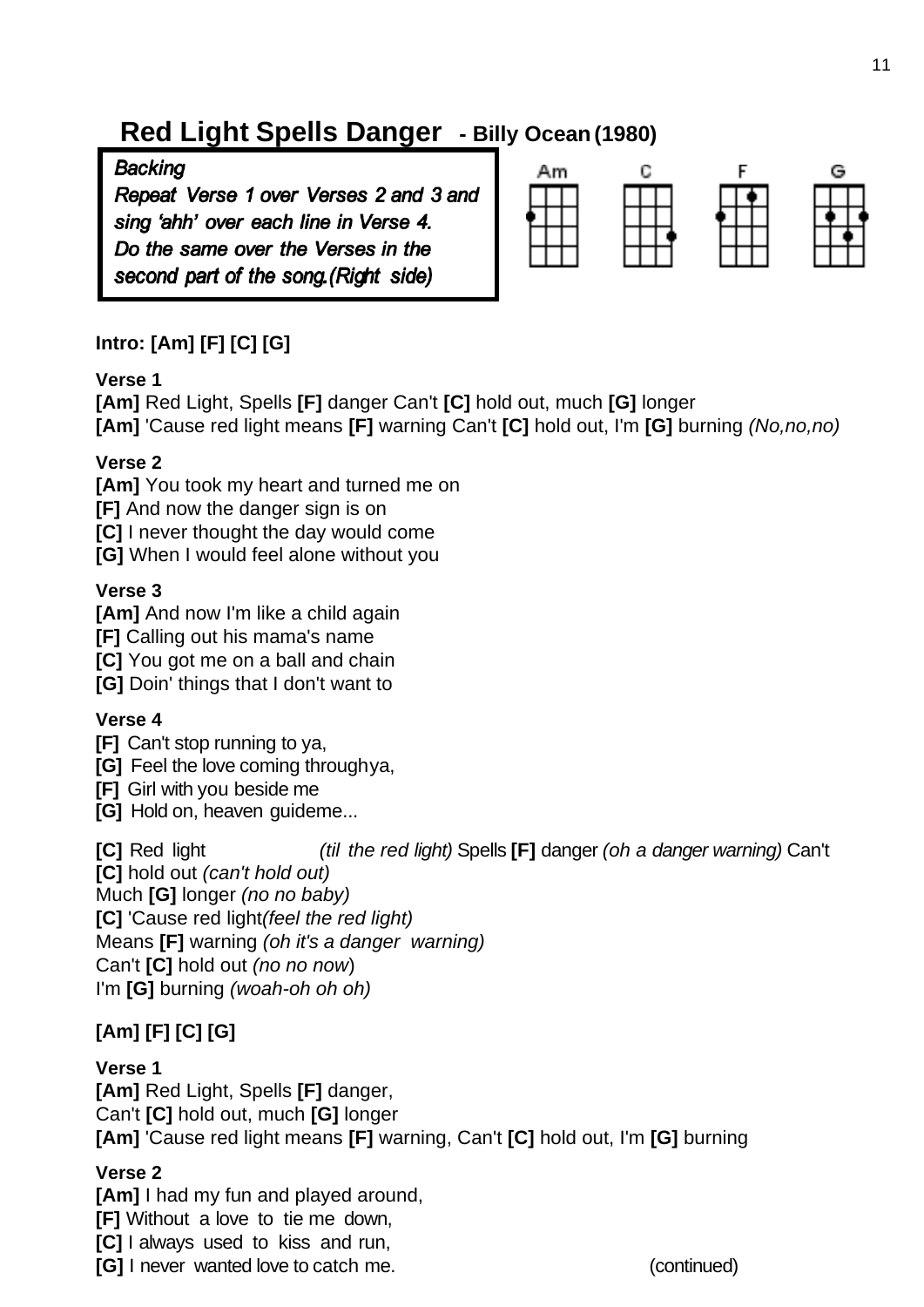#### **Verse 3**

**[Am]** I thought I had a heart of stone,

**[F]** But now I'm in the danger zone,

**[C]** I can feel the heat is on,

**[G]** Soon the flames are gonna catch me.

## **Verse 4**

**[F]** Can't stop running to ya,

**[G]** Feel the lovecoming through ya,

**[F]** Girl with you beside me,

**[G]** Hold on, heaven guide me...

**[C]** Red light *('til the red light)* Spells **[F]** danger *(oh a danger warning)*Can't **[C]** hold out *(can't hold out)* Much **[G]** longer *(no no baby)* **[C]** 'Cause red light *(feel the red light)* Means **[F]** warning *(oh it's a danger warning)* Can't **[C]** hold out *(no no now*) I'm **[G]** burning *(woah-oh oh oh)*

**[C]** Red light *('til the red light)* Spells **[F]** danger *(oh a danger warning)*Can't **[C]** hold out *(can't hold out)* Much **[G]** longer *(no no baby) [C]* 'Cause red light *(feel the red light)* Means **[F]** warning *(oh it's a danger warning)* Can't **[C]** hold out *(no no now*) I'm **[G]** burning *(no no no o o)* **[C↓]**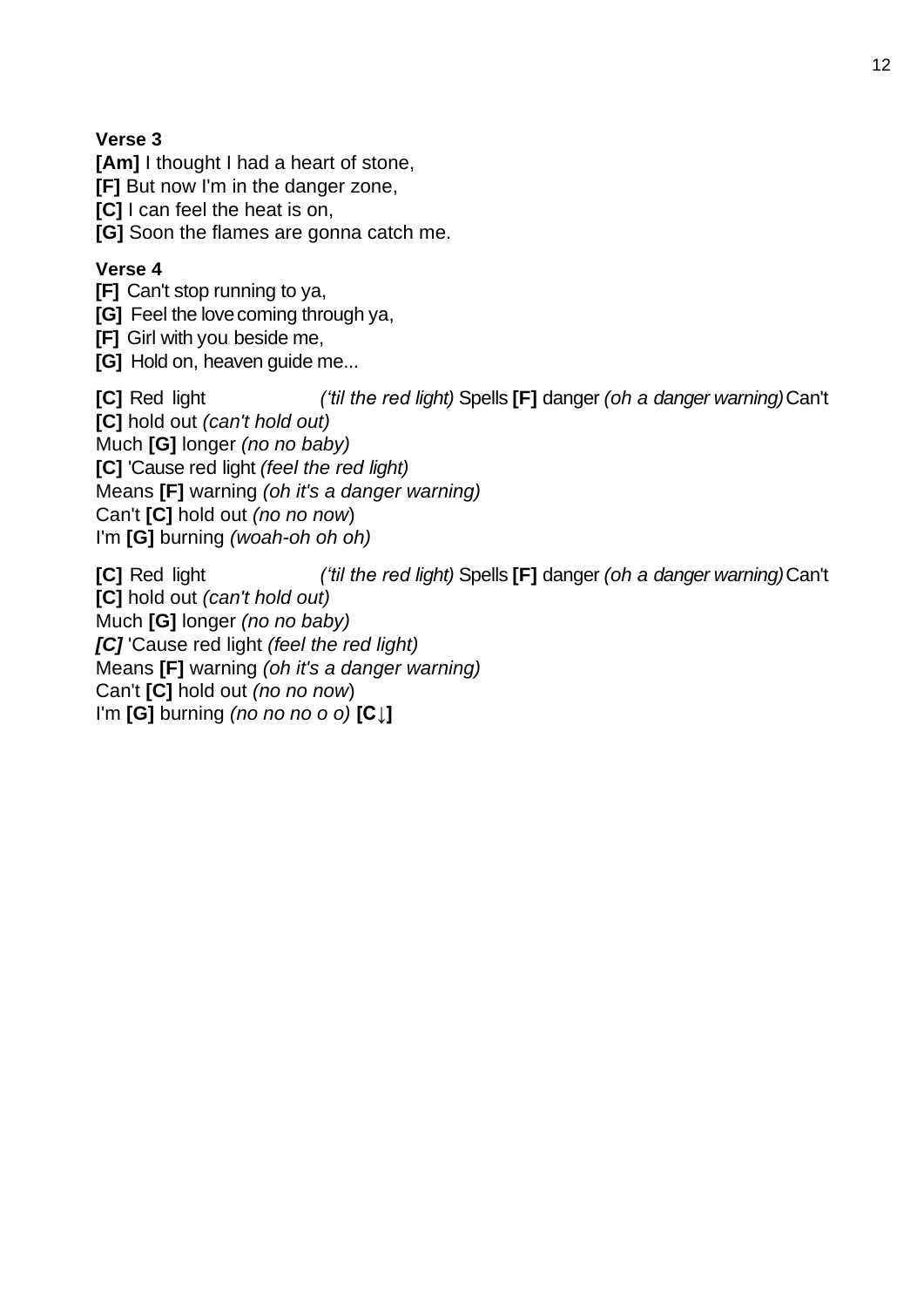# **San Francisco Bay Blues - Eric Clapton (1992)**



#### **Intro:** Kazoo/Harmonica:

I got the **[C]** blues from my baby left me **[F]** by the San Francisco **[C]** Bay **[C7]** The **[F]** ocean liner she **[F]** goin' so far a[**C]**way **[C7] [F]** Didn't mean to treat her so **[F]** bad She was the **[C]** best girl I ever had **[A7] [D7]** Said goodbye, I can **[D7]** take a cry **[G7]** I wanna lay down and **[G7]** die

I got the **[C]** blues from my baby left me **[F]** by the San Francisco **[C]** Bay **[C7]** The **[F]** ocean liner she **[F]** goin' so far a[**C]**way **[C7] [F]** Didn't mean to treat her so **[F]** bad She was the **[C]** best girl I ever had **[A7] [D7]** Said goodbye, I can **[D7]** take a cry **[G7]** I wanna lay down and **[G7]** die

Well I **[C]** ain't got a nickel and I [**F]** ain't got a lousy dime **[C] [C7]** She **[F]** don't come back **[F]** Think I'm gonna lose my **[E7]** mind **[E7]** If I **[F]** ever get back to **[F]** stay It's gonna **[C]** be another brand new **[A7]** day **[D7]** Walkin' with my baby down **[G7]** by the San Francisco **[C]** Bay **[C]** 

## **Repeat Intro:** Kazoo/Harmonica:

**[C]** Sittin' down **[F]** looking from my **[C]** back door

**[C]** Wonderin' which **[F]** way to **[C]** go

**[F]** The woman I'm so **[F]** crazy 'bout **[C]** She don't want me no **[C]** more

**[F]** Think I'll catch me a **[F]** freight train **[C]** cos I'm feeling **[A7]** blue

**[D7]** And ride all the way to the **[D7]** end of the line **[G7]** thinkin' only of **[G7]** you

**[C]** Meanwhile **[F]** in another **[C]** city **[C]** Just about to **[F]** go in**[C]**sane **[F]** Thought I heard my **[F]** baby, Lord **[E7]** The way she used to call my **[E7]** name And if I **[F]** ever get back to **[F]** stay It's gonna **[C]** be another brand new **[A7]** day **[D7]** Walkin' with my baby down **[G7]** by the San Francisco **[C]** Bay hey **[A7]** hey **[D7]** Walkin' with my baby down **[G7]** by the San Francisco **[C]** Bay**[A7]** Yeahhh **[D7]** walkin' with my baby down **[G7]** by the San Francisco **[C]** Bay **[C↓] [G7↓] [C↓]**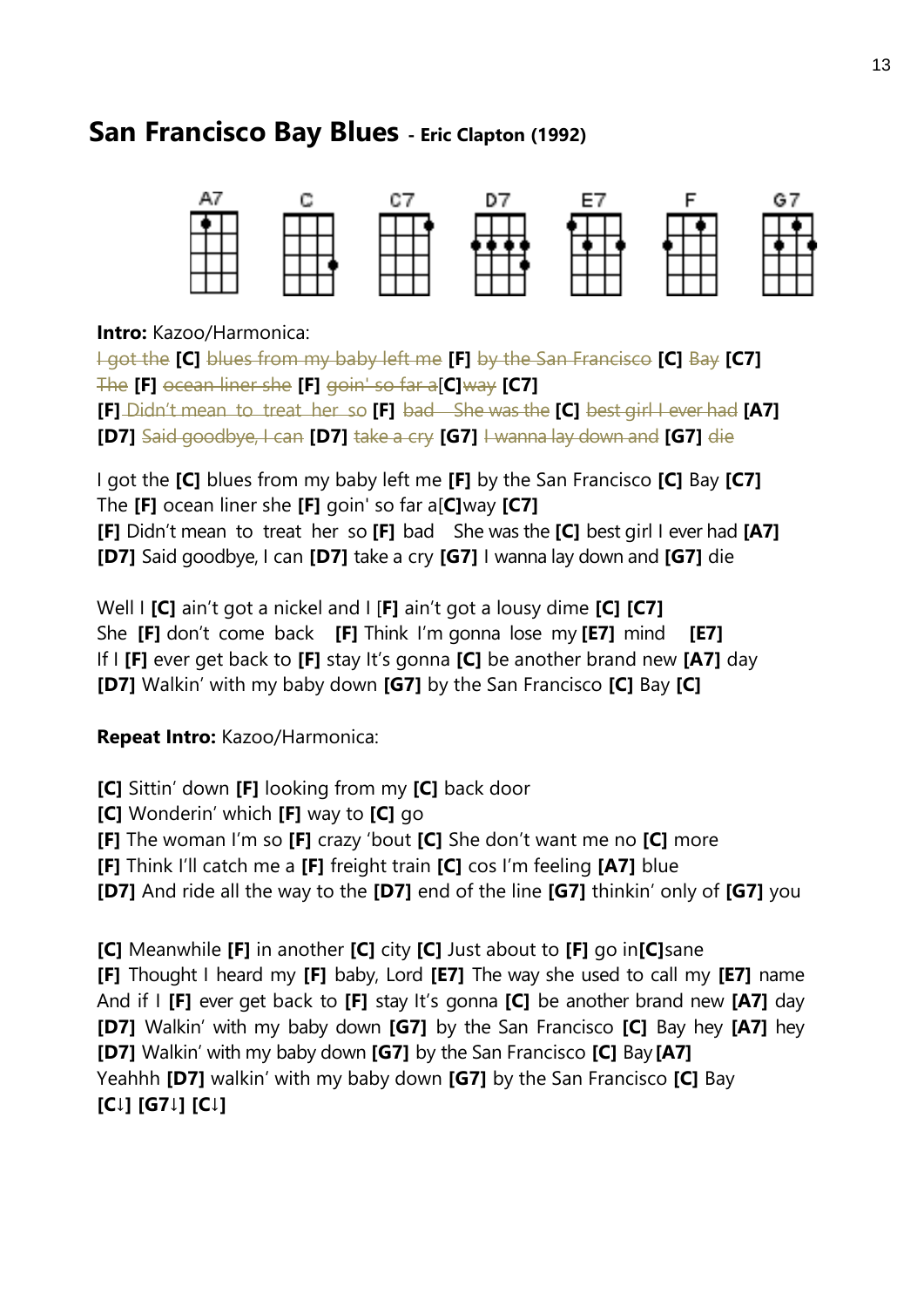# **Spirit in the Sky – Norman Greenbaum (1969)**

**Intro: 4[A] 2[A] [D↓][C↓] 4[A] 2[A] [D↓][C↓] 4[A] 2[A] [D↓][C↓] 4[A] 2[A][D↓][C↓] 4[A] 2[A] [D↓][C↓] 4[A] 2[A] [D↓][C↓] 4[A] 2[A] [D↓][C↓] 4[A] 2[A][D↓][C↓]**

**[A]** When I die and they lay me to rest, Gonna go to the **[D]** place that's best. When they lay me **[A]** down to die, **[E7]** Goin' on up to the spirit in the **[A]** sky.

**[A]** Goin' up to the spirit in the sky, That's where I'm gonna go, **[D]** when I die.

When I die and they **[A]** lay me to rest,

I'm gonna **[E7]** go to the place that's the **[A]** best. **4[A] 2[A] [D↓][C↓] 4[A] 2[A] [D↓][C↓] 4[A] 2[A] [D↓][C↓] 4[A] 2[A][D↓][C↓]**

**[A]** Prepare yourself, you know it's a must,

Gotta have a friend in **[D]** Jesus

So you know that **[A]** when you die,

It's **[E7]** gonna' recommend you to the spirit in the **[A]** sky.

**[A]** Gonna' recommend you to the spirit in the sky,

That's where you're gonna go, **[D]** when you die.

When you die and they **[A]** lay you to rest,

You're gonna **[E7]** go to the place that's the **[A]** best. **4[A] 2[A] [D↓][C↓] 4[A] 2[A] [D↓][C↓] 4[A] 2[A] [D↓][C↓] 4[A] 2[A][D↓][C↓]**

**[A]** I've never been a sinner; I've never sinned.

I got a friend in **[D]** Jesus

So you know that **[A]** when I die,

It's **[E7]** gonna' set me up with the spirit in the **[A]** sky.

**[A]** Gonna' set me up with the spirit in the sky, That's where I'm gonna go, **[D]** when I die.

When I die and they [**A]** lay me to rest,

I'm gonna **[E7]** go to the place that's the **[A]** best...

**[E7]** Go to the place that's the **[A]** best **4[A] 2[A][D↓][C↓]**

**4[A] 2[A] [D↓][C↓] 4[A] 2[A] [D↓][C↓] 4[A] 2[A] [D↓][C↓] [A↓]**



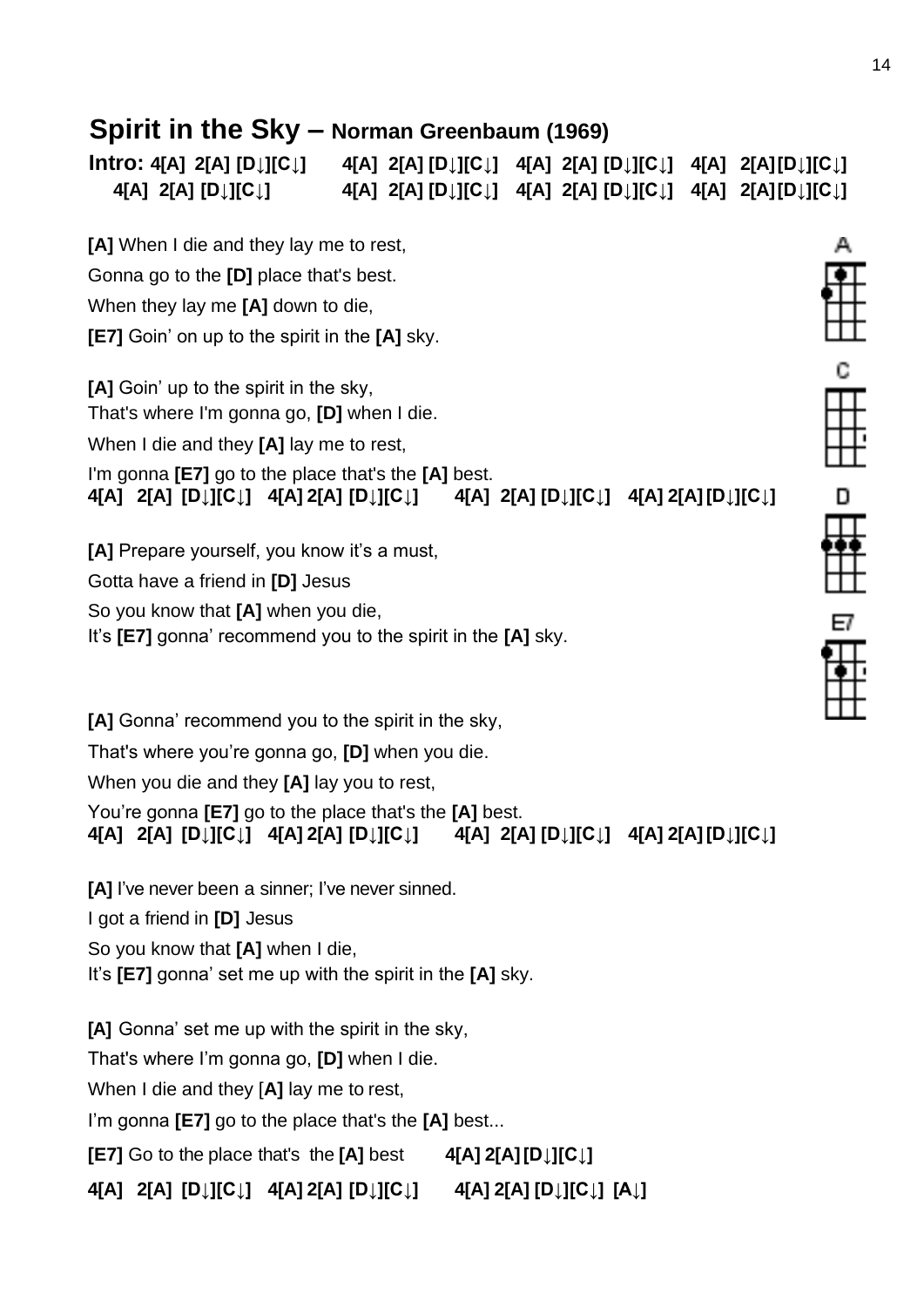# **Sunny Afternoon - The Kinks (1966)**

## **Intro:** (strum pattern ↓↓↓↑↓↑) **[Dm] [Dm] [A] [A] [Dm] [Dm] [A] [A]**

The **[Dm]** taxman's taken **[C]** all my dough And **[F]** left me in my **[C]** stately home **[A]** Lazin' on a sunny after**[Dm]**noon And I can't **[C]** sail my yacht He's **[F]** taken every**[C]**thing I've got **[A]** All I've got's this sunny after**[Dm]**noon

**[D7]** Save me, save me, save me from this **[G7]** squeeze I got a **[C7]** big fat mama tryin' to break **[F]** me **[A7]** And I **[Dm]** love to live so **[G7]** pleasantly **[Dm]** Live this life of **[G7]** luxury **[F]** Lazin' on a **[A7]** sunny after[**Dm]**noon

In the **[A]** Summertime In the **[Dm]** Summertime In the **[A]** Summertime

My **[Dm]** girlfriend's run off **[C]** with my car And **[F]** gone back to her **[C]** ma and pa **[A]** Tellin' tales of drunkenness and **[Dm]** cruelty Now I'm **[C]** sittin' here **[F]** Sippin' at my **[C]** ice-coldbeer **[A]** Lazin' on a sunny after**[Dm]**noon

**[D7]** Help me, help me, help me sail a**[G7]**way Or give me **[C7]** two good reasons why I oughta **[F]** stay **[A7]** 'Cos I **[Dm]** love to live so **[G7]** pleasantly **[Dm]** Live this life of **[G7]** luxury **[F]** Lazin' on a **[A7]** sunny after[**Dm]**noon In the **[A]** Summertime In the **[Dm]** Summertime In the **[A]** Summertime

**[D7]** Save me, save me, save me from this **[G7]** squeeze I got a **[C7]** big fat mama tryin' to break **[F]** me **[A7]** And I **[Dm]** love to live so **[G7]** pleasantly **[Dm]** Live this life of **[G7]** luxury **[F]** Lazin' on a **[A7]** sunny after[**Dm]**noon In the **[A]** Summertime In the **[Dm]** Summertime In the **[A]** Summertime In the **[Dm]** Summertime **[Dm↓]**





Dm

| F |
|---|
|   |
|   |
|   |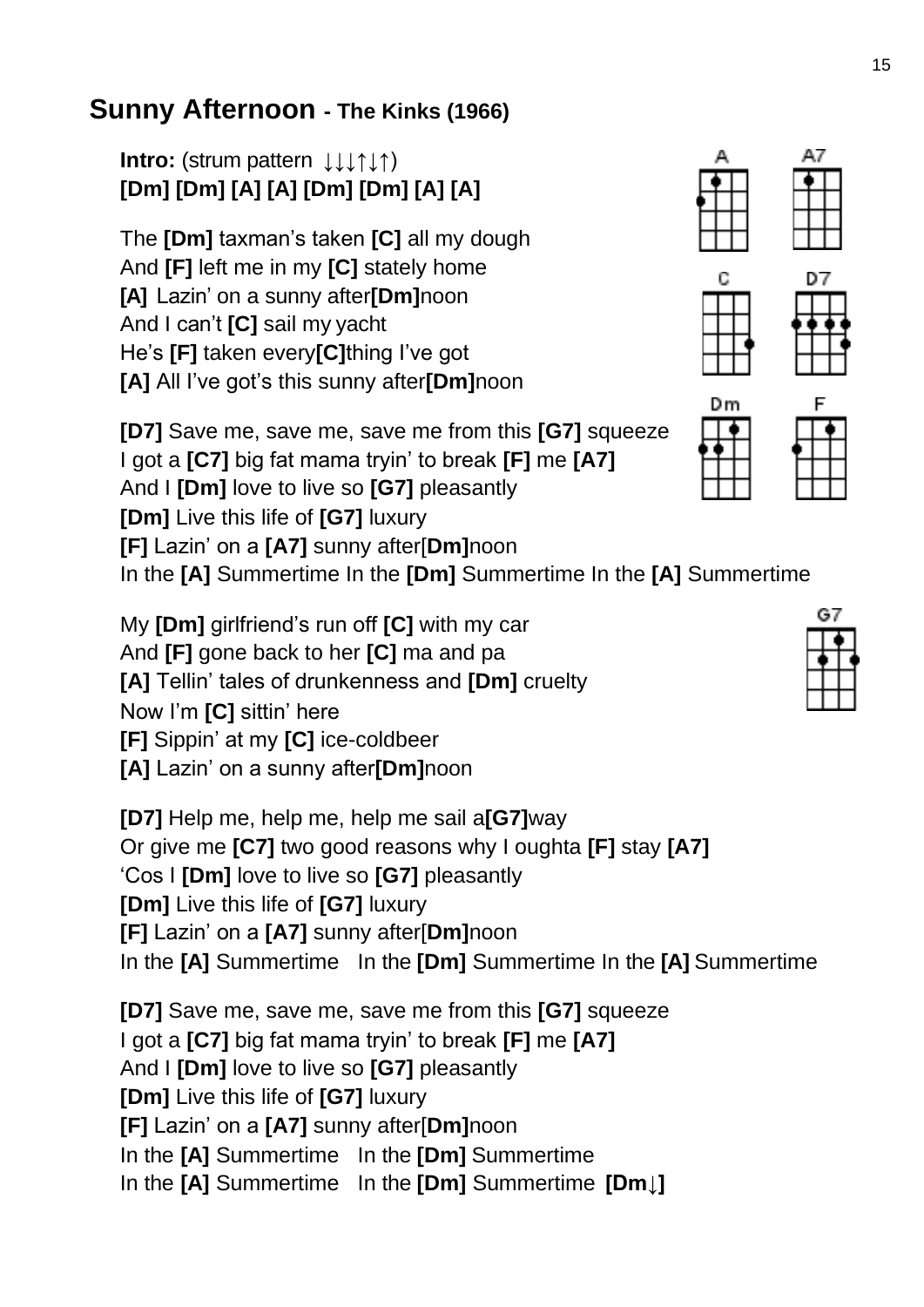# **The Blackpool Belle - Houghton Weavers (1993)**

**[C]** Oh! The Blackpool **[Am]** Belle was a **[C]** getaway **[Am]** train That **[C]** went from **[Am]** Northern **[G7]** Stations, What a **[Dm]** beautiful **[G7]** sight on a **[Dm]** Saturday **[G7]** night, **[Dm]** bound for the **[G7]** 'lumi**[C]**nations. No mothers and dads, just girls and lads, **[C7]** young and fancy **[F]** free Out for the **[G7]** laughs on the **[C]** Golden **[A7]** Mile At **[Dm]** Blackpool **[G7]** by the **[C]** Sea.

#### **Chorus:**

I **[F]** remember **[G7]** very **[C]** well All the **[F]** happy gang a**[A7]**board the Blackpool **[D7]** Belle. **[G7]** I **[C]** remember them pals of mine when I **[E7]** ride the Blackpool **[Am]** Line, And the **[D7]** songs we sang to**[G7]**gether on the Blackpool **[C]** Belle. **[G7]**

**[C]** Little Piggy **[Am]** Greenfield he **[C]** was **[Am]** there. He **[C]** thought he was **[Am]** mighty **[G7]** slick. He **[Dm]** bought a **[G7]** hat on the **[Dm]** Golden **[G7]** Mile And the **[Dm]** hat said **[G7]** "Kiss me **[C]** quick". Piggy was a lad for all the girls, but **[C7]** he drank too much **[F]** beer. He made a **[G7]** pass at a **[C]** Liverpool **[A7]** lass And she **[Dm]** pushed him **[G7]** off the **[C]** pier.

## **Chorus:**

**[C]** Ice cream**[C↓] [Am]** Sally could **[C]** never settle **[Am]** down.

She **[C]** lived for her **[Am]** Knickerbocker **[G]** Glories,

'Til she **[Dm]** clicked with a **[G7]** bloke who **[Dm]** said he was **[G7]** broke, But she **[Dm]** loved his **[G7]** ice cream **[C]** stories.

Sally took it all in with a smile and a grin. She **[C7]** fell for Sailor **[F]** Jack.

They went for a **[G7]** trip to the **[C]** Isle of **[A7]** Man

And they **[Dm]** never **[G7]** did come **[C]** back.

## **Chorus:**

Now **[C]** some of us **[Am]** went up the **[C]** Blackpool **[Am]** Tower, **[C]** others in the **[Am]** Tunnel of **[G]** Love. A **[Dm]** few made **[G7]** off for the **[Dm]** Blackpool **[G7]** Sands

**[Dm]** under the **[G7]** pier **[C]** above.

There was always a rush at the midnight hour, but we **[C7]** made it just the **[F]** same, And I made **[G7]** off with a **[C]** Liverpool **[A7]** lass,

But I could **[Dm]** never re**[G7]**member her **[C]** name.

## **Chorus:**

Now the **[C]** Blackpool **[Am]** Belle has a **[C]** thousand **[Am]** tales If **[C]** they could **[Am]** all be **[G]** told **[Dm]** Many of **[G7]** these I **[Dm]** will re**[G7]**call as **[Dm]** I am **[G7]** growing **[C]** old They were happy days and I miss the times we'd **[C7]** pull the curtains **[F]** down And the passion **[G7]** wagon would **[C]** steam backhome And **[Dm]** we would **[G7]** go to **[C]** town **[C↓]**

**Chorus x 2 without the G7 at the end of each and on the second chorus holding the final word ('Belle') for 2 bars to finish**



Dm

A7

| ×<br>ð |  |  |  |
|--------|--|--|--|
|        |  |  |  |
|        |  |  |  |
|        |  |  |  |
|        |  |  |  |

ET

| É |  |  |
|---|--|--|
|   |  |  |
|   |  |  |
|   |  |  |
|   |  |  |

| G |  | m.<br>G<br>ŕ<br>۴ |
|---|--|-------------------|
|   |  |                   |
|   |  |                   |
|   |  |                   |
|   |  |                   |

|  | T. |  |
|--|----|--|
|  |    |  |
|  |    |  |
|  |    |  |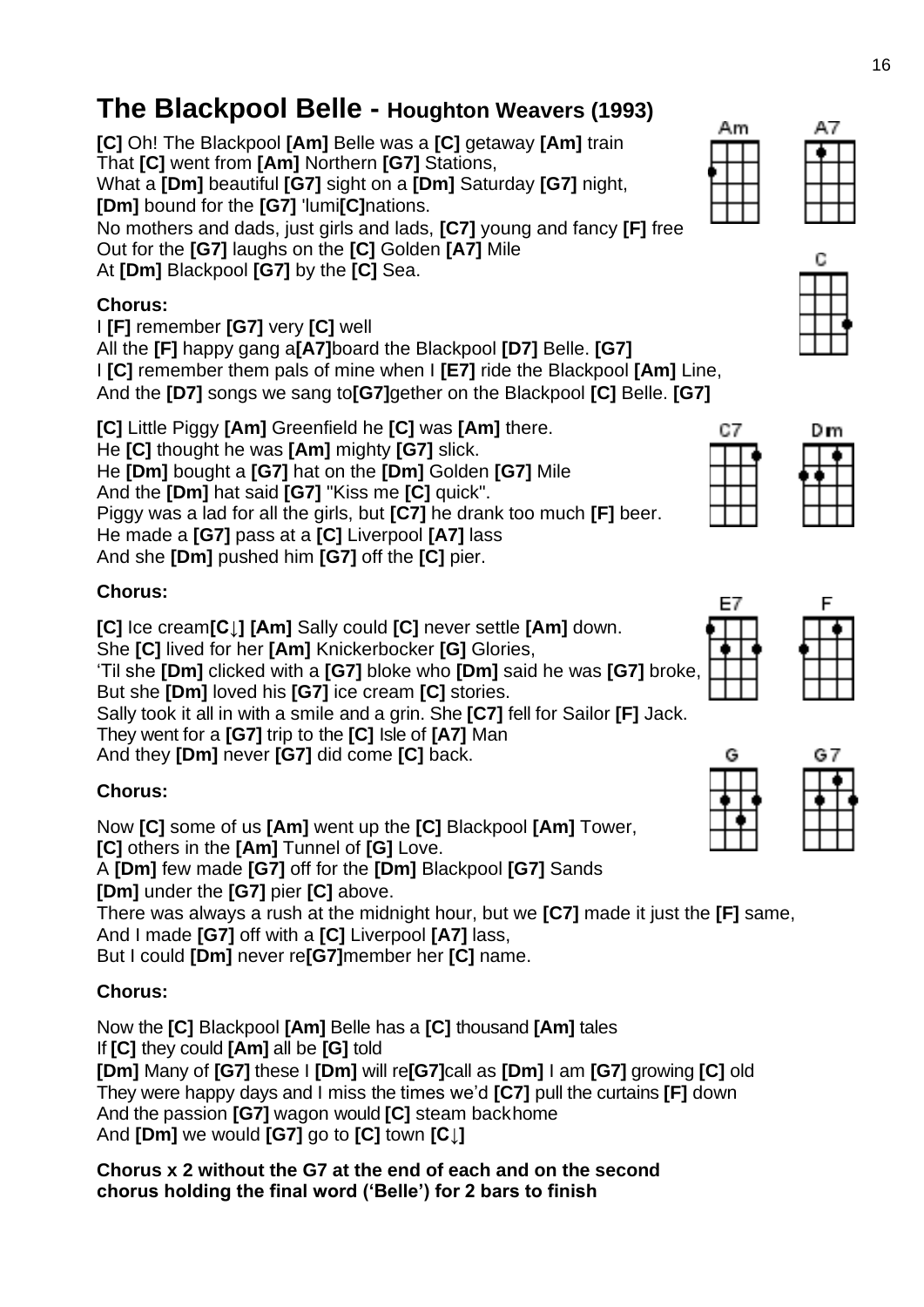## **Walk of Life - Dire Straits (1985) Intro and Kazoo Riff [F] [F] [Bb] [Bb] [C] [C] [Bb] [C] x 4**

#### **Verse 1**

**[F]** Here comes Johnny singing oldies, goldies

Be-Bop-A-Lula, Baby What I Say

**[F]** Here comes Johnny singing I Gotta Woman

Down in the tunnels, trying to make it pay

**[Bb]** He got the action, he got the motion **[F]** Oh Yeah the boy can play **[Bb]** Dedication devotion **[F**<sup>1</sup>] Turning all the night time into the day

**Chorus** He do the **[F]** song about the sweet lovin' **[C]** woman He do the **[F]** song about the knife **[Bb]** He do the **[F]** walk **[C]**, he do the walk of **[Bb]** life, **[C]** Yeah he do the walk of life

## **Kazoo: [F] [F] [Bb] [Bb} [C] [C] [Bb] [C] x 2**

**[F]** Here comes Johnny and he'll tell you the story Hand me down my walkin' shoes **[F]** Here comes Johnny with the power and the glory Backbeat the talkin' blues **[Bb]** He got the action, he got the motion **[F]** Oh Yeah the boy can play **[Bb] Dedication devotion [F↓]** Turning all the night time into the day

## **Chorus**

## **Kazoo: [F] [F] [Bb] [Bb] [C] [C] [Bb] [C] x 2**

**[F]** Here comes Johnny singing oldies, goldies Be-Bop-A-Lula, Baby What I Say **[F]** Here comes Johnny singing I Gotta Woman Down in the tunnels, trying to make it pay **[Bb]** He got the action, he got the motion **[F]** Oh Yeah the boy can play **[Bb]** Dedication devotion **[F↓]** Turning all the night time into the day And **[F]** after all the violence and **[C]** doubletalk There's just a **[F]** song in all the trouble and the **[Bb]** strife You do the **[F]** walk **[C]**, you do the walk of **[Bb]** life, **[C]** yeah he do the walk of life

## **Kazoo: [F] [F] [Bb] [Bb] [C] [C] [Bb] [C] [F] [F] [Bb] [Bb] [C] [C] [Bb] [C] [F↓]**

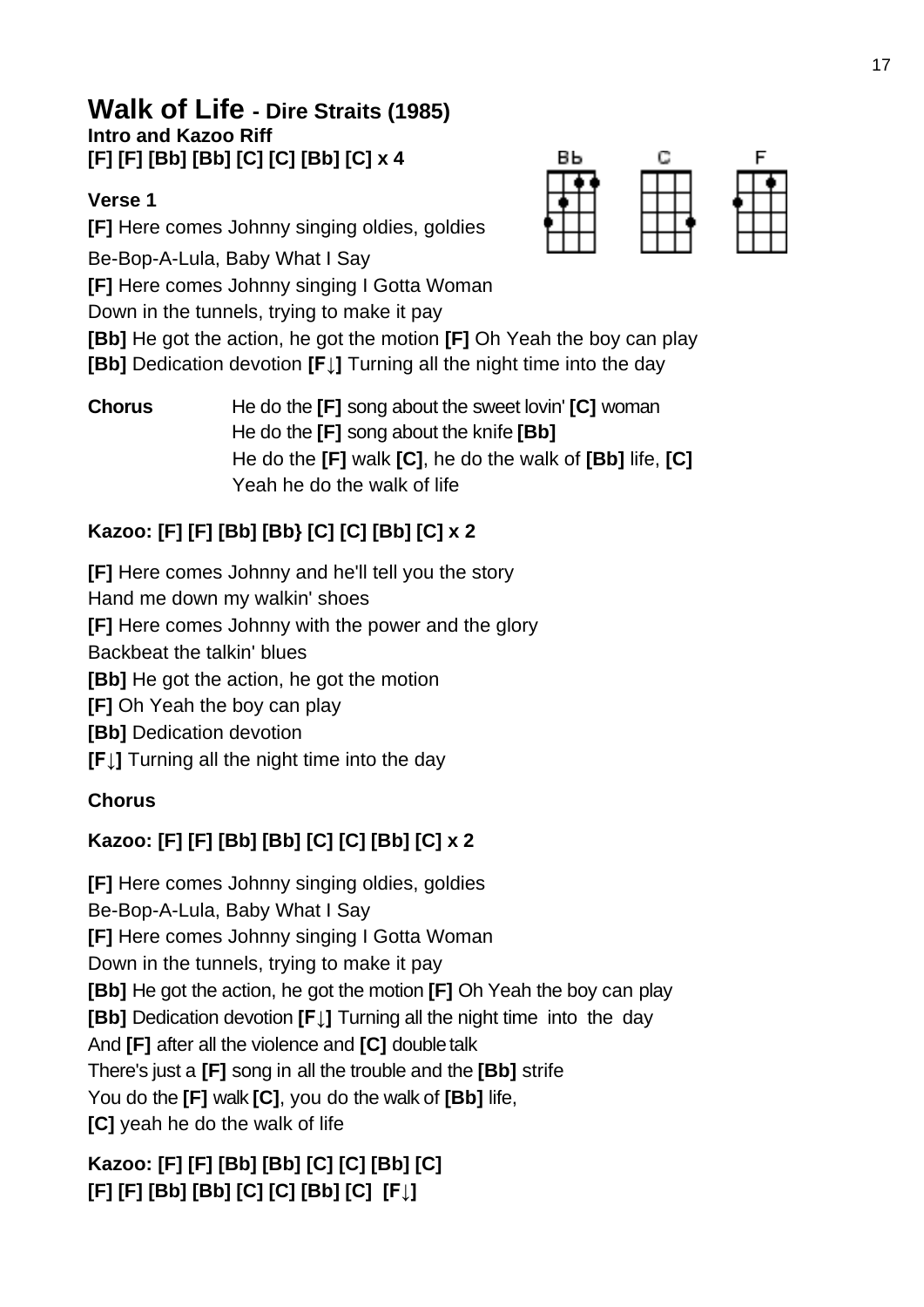# **Whiskey in the Jar**

# **Intro: [C] [Am] [F] [C]** (First two lines of verse)

As **[C]** I was going over the **[Am]** far famed Kerry mountains I **[F]** met with Captain Farrell and his **[C]** money he was countin' I **[C]** first produced me pistol, and **[Am]** then produced me rapier Saying **[F]** stand and deliver for you **[C]** are the bold deceiver

## **Chorus:**

Musha **[G]** rig um a du rum da **[C]** Whack folthe daddy o **[F]** Whack fol the daddy o There's **[C]** whiskey **[G]** in the **[C]** jar **[C]**

I **[C]** counted out his money and it **[Am]** made a pretty penny I **[F]** put it in me pocket and I **[C]** took it home to Jenny She **[C]** sighed and she swore that she **[Am]** never would deceive me But the **[F]** devil take the women for they **[C]** never can be easy

## **Chorus:**

I **[C]** went up to me chamber all **[Am]** for to take a slumber I **[F]** dreamt of gold and jewels and **[C]** sure it was no wonder But **[C]** Jenny drew me charges and she **[Am]** filled them up with water And **[F]** sent for Captain Farrell, to be **[C]** ready for the slaughter

## **Chorus:**

'Twas **[C]** early in the morning be**[Am]**fore I rose to travel Up **[F]** comes a band of footmen and **[C]** likewise Captain Farrell I **[C]** first produce my pistol, for she **[Am]** stole away my rapier But I **[F]** couldn't shoot the water, so a **[C]** prisoner I wastaken

## **Chorus:**

And **[C]** if anyone can aid me, 'tis my **[Am]** brother in the army If **[F]** I could learn his station in **[C]** Cork or in Killarney And **[C]** if he'd come and join me we'd go **[Am]** roving through Kilkenny I'm **[F]** sure he'd treat me fairer than my **[C]** own sporting Jenny

## **Chorus:**

**[C]** There's some takes delight in the **[Am]** carriages a rolling **[F]** Some takes delight in the **[C]** hurley or the bowlin' But **[C]** I takes delight in the **[Am]** juice of the barley And **[F]** courting pretty fair maids in the **[C]** morning bright and early

**Chorus x 2** (slowing on the lastline)







18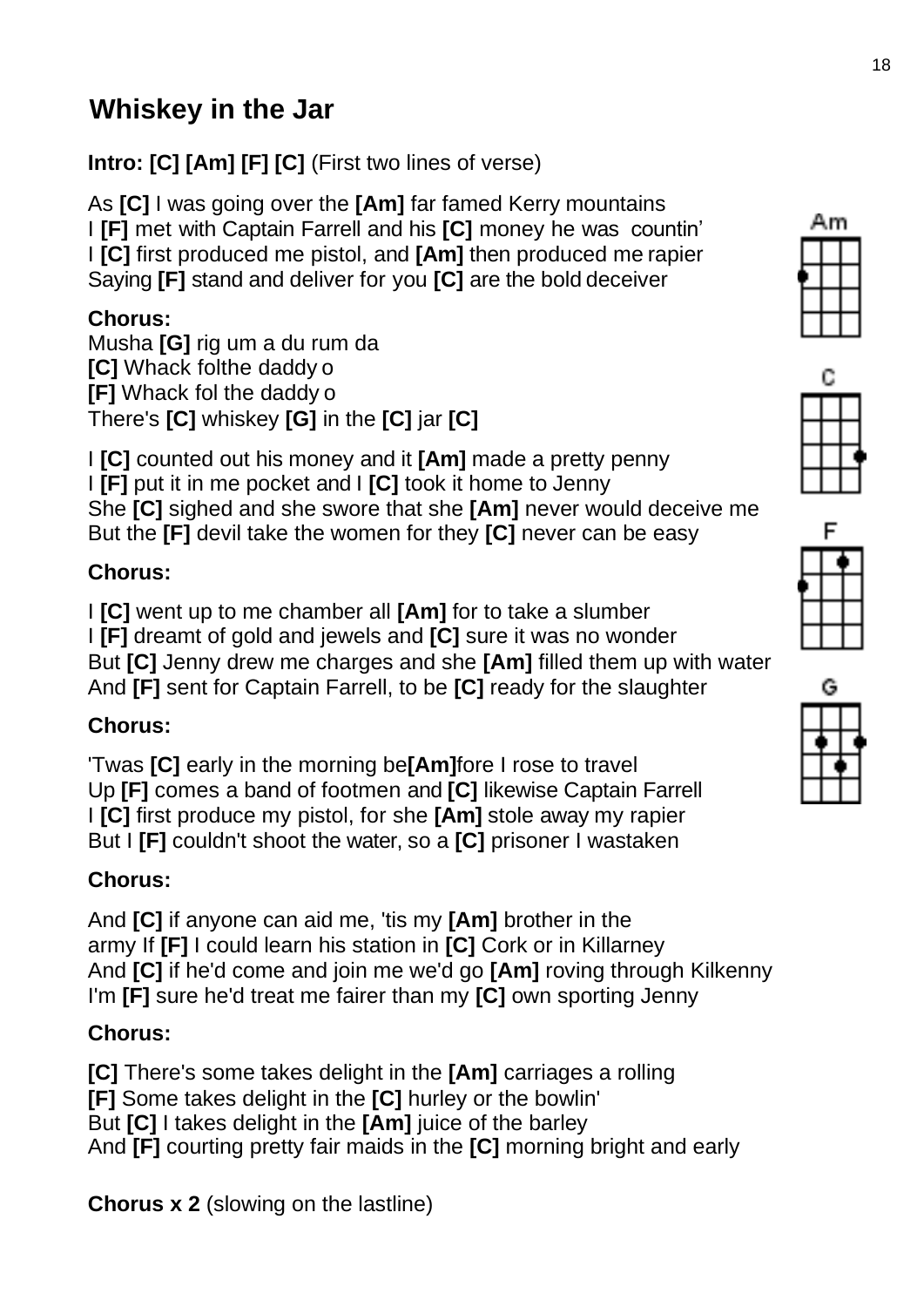# **Bring Me Sunshine**



# **Intro: [D7] [G7] [C]**

Bring me **[C]** sunshine… in your **[Dm]** smile Bring me **[G7]** laughter… all the **[C]** while In this **[C7]** world where we live… there should **[F]** be more happiness So much **[D7]** joy you can give… to each **[G7]** brand new bright tomorrow

Make me **[C]** happy… through the **[Dm]** years Never **[G7]** bring me… any **[C]** tears Let your **[C7]** arms be as warm as the **[F]** sun from up above Bring me **[D7]** fun… bring me **[G7]** sunshine… bring me **[C]** love

Bring me **[C]** sunshine… in your **[Dm]** eyes Bring me **[G7]** rainbows… from the **[C]** skies Life's too **[C7]** short to be spent having **[F]** anything but fun We can **[D7]** be so content… if we **[G7]** gather little sunbeams

Bring me **[C]** sunshine in your **[Dm]** song Lots of **[G7]** friends who strum a**[C]**long Life's too **[C7]** short to be spent having **[F]** anything but fun, We can **[D7]** be so content when we **[G7]** play our ukuleles!

Be light-**[C]** hearted… all day **[Dm]** long Keep me **[G7]** singing… happy **[C]** songs Let your **[C7]** arms be as warm as the **[F]** sun from up above Bring me **[D7]** fun… bring me **[G7]** sunshine Bring me **[C]** love… **[E7]** sweet **[A7]** love Bring me **[D7]** fun… bring me **[G7]** sunshine Bring me **[C]** looooove **[G7↓]- [C↓]**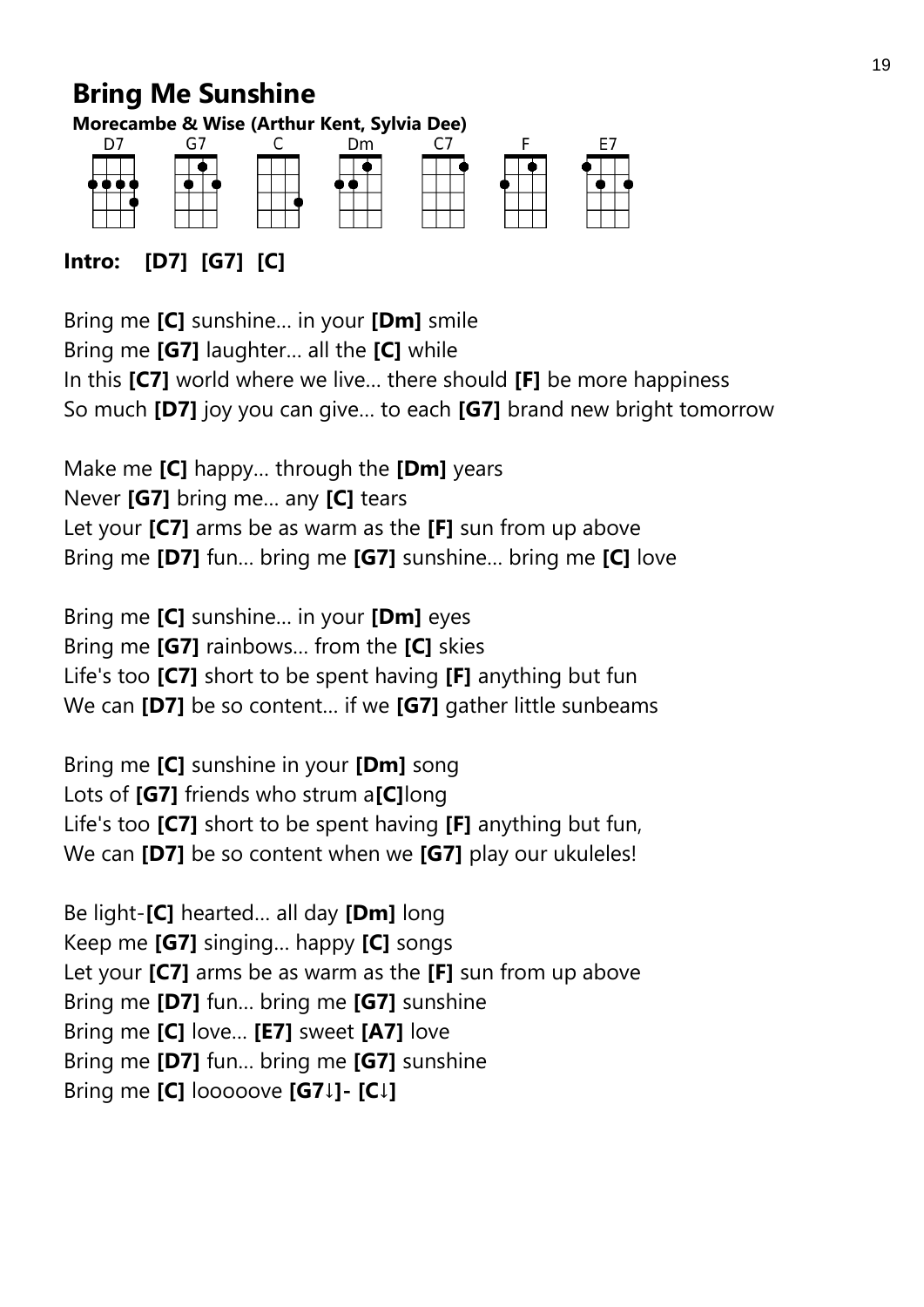# **Dance the Night Away - Mavericks (1998)**

# **Intro: Building up gradually**

**[D] [A7] [D] [A7] [D] [A7] [D] [A7] [D] [A7] [D] [A7]**

**[D]** Here comes my **[A7]** happinessa**[D]**gain **[A7]**

**[D]** Right back to **[A7]** where it should have **[D]** been **[A7]**

**[D]** Cause now she's **[A7]** gone and I am **[D]** free **[A7]**

**[D]** And she can't **[A7]** do a thing to **[D]** me **[A7]**

# **Chorus:**

**[D]** Just wanna **[A7]** dance the night a**[D]**way **[A7]**

**[D]** With seno**[A7]**ritas who can **[D]** sway **[A7]**

**[D]** Right now to**[A7]**morrow's looking **[D]** bright **[A7]**

**[D]** Just like the **[A7]** sunny morning **[D]** light **[A7]**

**[D]** And if you should **[A7]** see her **[D]** Please let her **[A7]** know that I'm **[D]** well **[A7]** As you can **[D]** tell **[A7] [D]** And if she should **[A7]** tell you That **[D]** she wants me **[A7]** back Tell her **[D]** no **[A7]** I've got to **[D]** go**[A7]**

# **Chorus**

**[D]** And if you should **[A7]** see her **[D]** Please let her **[A7]** know that I'm **[D]** well **[A7]** As you can **[D]** tell **[A7] [D]** And if she should **[A7]** tell you That **[D]** she wants me **[A7]** back Tell her **[D]** no **[A7]** I've got to **[D]** go **[A7]** 

# **Repeat chorus twice**

# **Outro:**

```
[D] [A7] [D] [A7] [D] [A7]
[D↓↓↓↓↓↓] [A7↓↓↓↓↓↓] 
[D↓↓↓↓↓↓] [A7↓↓↓↓↓↓] 
[D↓↓↓↓↓↓] [D↓↓↓↓]
```


A7